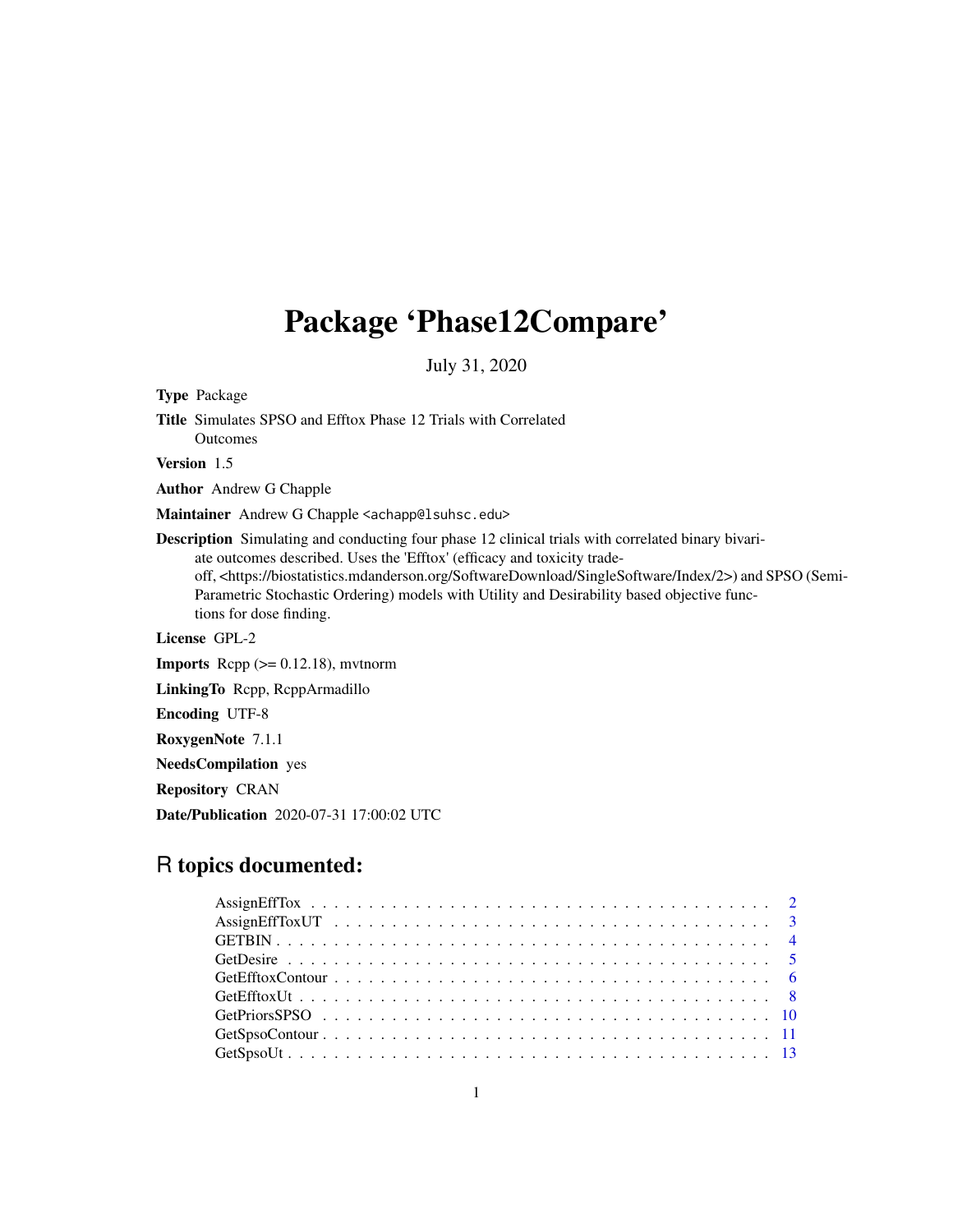# <span id="page-1-0"></span>2 AssignEffTox

| Index |  |
|-------|--|

AssignEffTox *Determines the optimal dose to assign the next patient cohort.*

# Description

This function returns the optimal acceptable dose number to assign the next patient cohort or stops the trial if no dose is deemed acceptable.

### Usage

```
AssignEffTox(
  YE,
 YT,
 Doses,
 Dose,
 DosesTried,
 Hypermeans,
 Hypervars,
 Contour,
 PiLim,
 ProbLim,
 B
)
```

| YE         | Vector containing observed efficacy indicators.                            |
|------------|----------------------------------------------------------------------------|
| YT         | Vector containing observed toxicity indicators.                            |
| Doses      | Vector containing numbered Doses of patients in trial.                     |
| Dose       | Vector containing the standardized doses considered.                       |
| DosesTried | Binary vector corresponding to which doses have been tried.                |
| Hypermeans | Vector containing prior hypermeans of length 6 for Eff-Tox parameters.     |
| Hypervars  | Vector containing prior hypervariances of length 6 for Eff-Tox parameters. |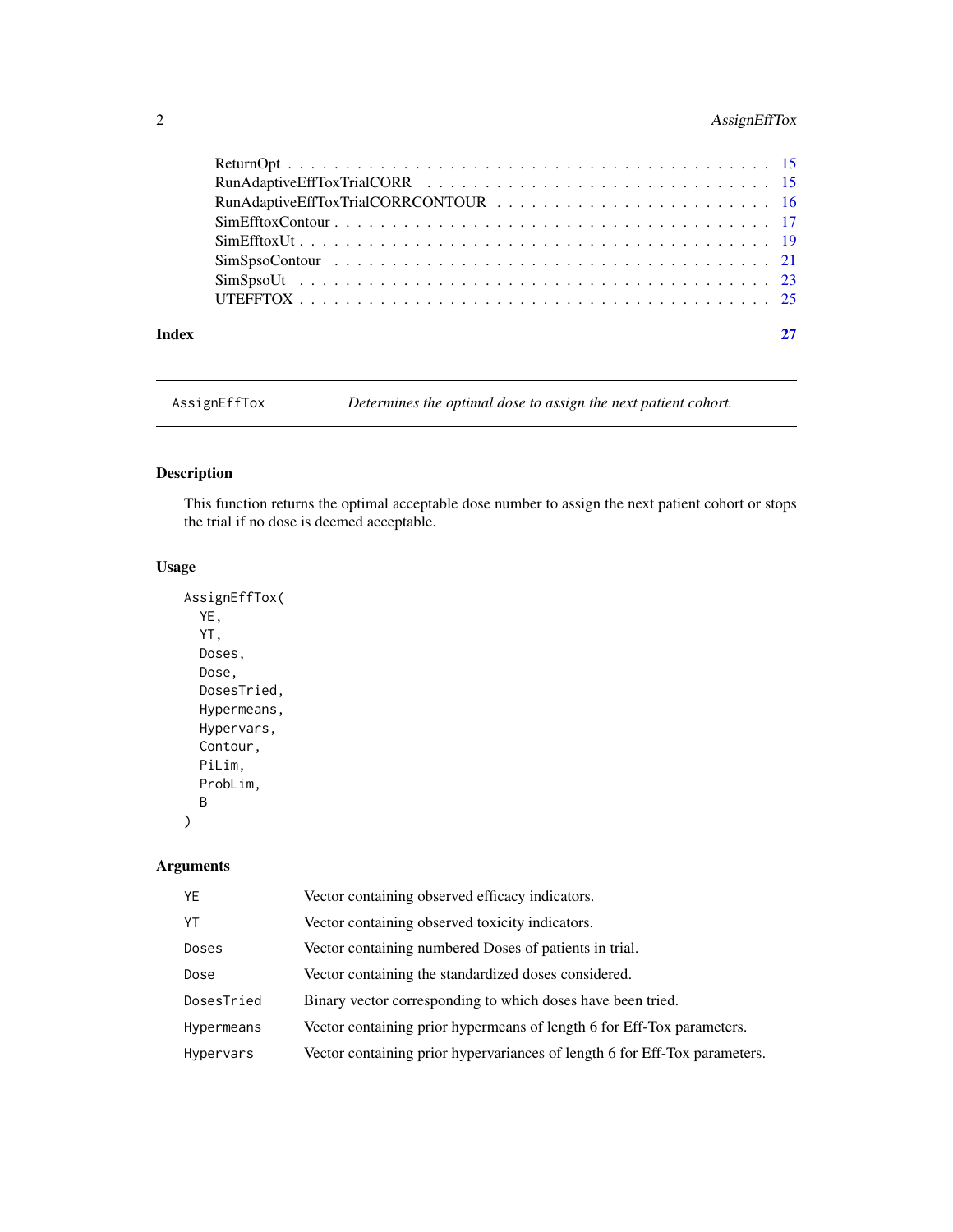<span id="page-2-0"></span>

| Contour | Vector containing 4 entries used to make the desireability function. Contour[1]<br>contains a desired toxicity probability given efficacy, Countour[2] contains a<br>desired efficacy probability given toxicity, and $(Contour[3], Contour[4])$ is an<br>equally desireable pair of efficacy and toxicity probabilities that are non-zero or<br>one. |
|---------|-------------------------------------------------------------------------------------------------------------------------------------------------------------------------------------------------------------------------------------------------------------------------------------------------------------------------------------------------------|
| PiLim   | Vector of length two with PiLim[1] containing the acceptable lower limit on effi-<br>cacy probability and PiLim <sup>[2]</sup> containing the acceptable upper limit on toxicity<br>probability.                                                                                                                                                      |
| ProbLim | Vector of length two with $Problem[1]$ containing the probability cutoff for ac-<br>ceptable efficacy probability and ProbLim[2] containing the probability cutoff<br>for acceptable toxicity probability.                                                                                                                                            |
| B       | Number of iterations to perform in the MCMC.                                                                                                                                                                                                                                                                                                          |

The optimal dose level to administer the next patient cohort.

#### Examples

```
##Doses, YE,YT
Doses= c(1,1,1,2,2,2,1,1,1,3,3,3,1,1,1,2,2,2)
YE = c(0,0,1,1,1,0,0,0,0,1,1,1,0,0,1,1,1,0)
YT=c(0,0,0,1,1,0,1,0,0,1,1,1,0,0,0,1,0,0)
##Vector of Numerical Doses
Dose = c(1, 2, 3, 3.5, 5)Dose=(Dose-mean(Dose))/sd(Dose)
##Five doses, but only 3 tried so we have
DosesTried=c(1,1,1,0,0)
## Contour Vector
Contour = c(.35, .75, .7, .4)##Hypermeans
Hypermeans = c(.022,3.45,0,-4.23,3.1,0)
Hypervars = c(2.6761, 2.6852, .2, 3.1304, 3.1165, 1)
Hypervars=Hypervars^2
##Acceptability Criteria
PiLim = c(.3,.4)ProbLim=c(.1,.1)
##Number of iterations
B=2000
AssignEffTox(YE,YT, Doses, Dose, DosesTried, Hypermeans, Hypervars, Contour, PiLim, ProbLim, B )
```
AssignEffToxUT *Determines the optimal dose to assign the next patient cohort.*

#### Description

This function returns the optimal acceptable dose number to assign the next patient cohort or stops the trial if no dose is deemed acceptable.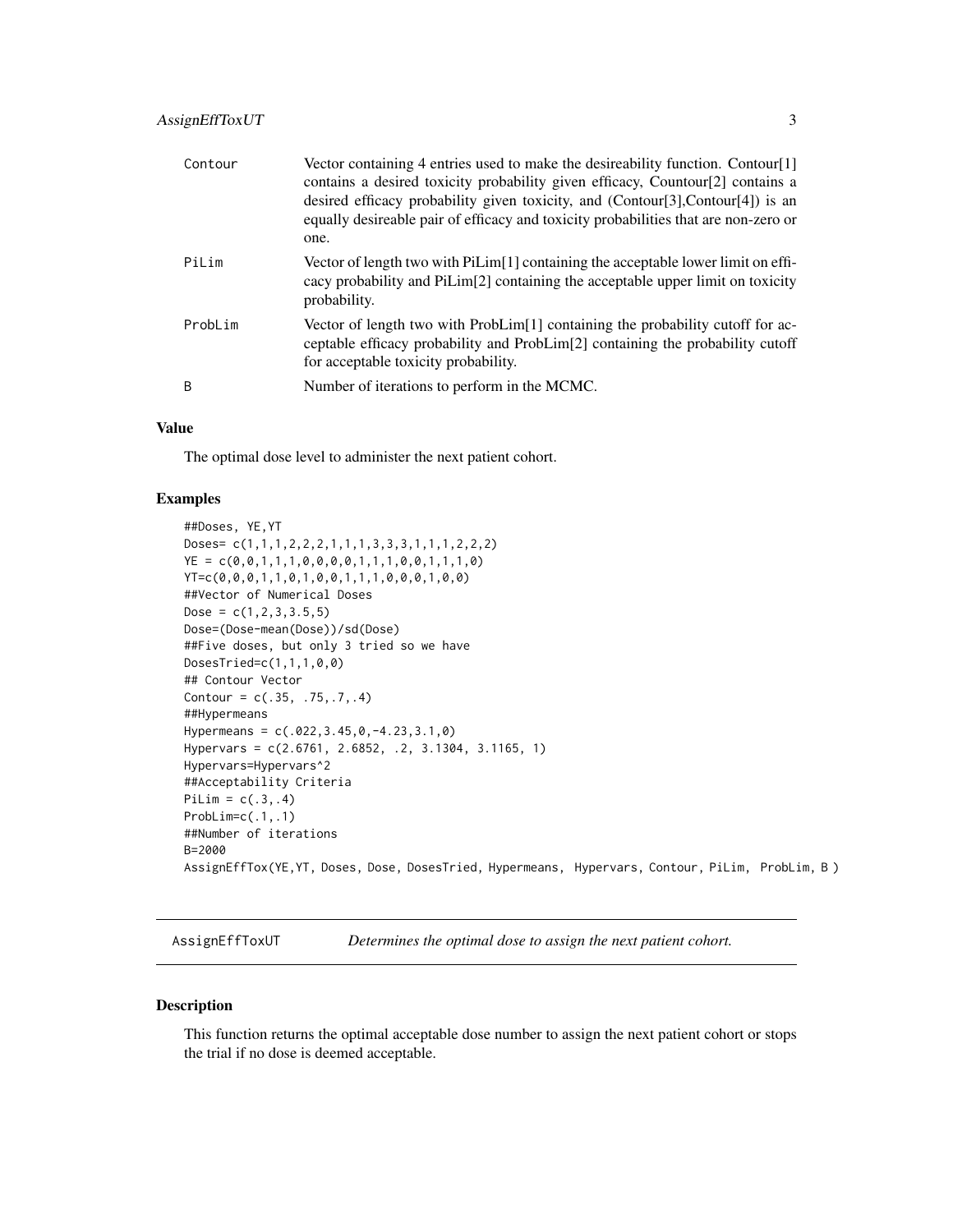4 GETBIN

# Usage

```
AssignEffToxUT(
  YE,
  YT,
 Doses,
 Dose,
 DosesTried,
 Hypermeans,
 Hypervars,
 UT,
 PiLim,
 ProbLim,
 B
)
```
# Arguments

| YE         | Vector containing observed efficacy indicators.                                                                                                                                                          |
|------------|----------------------------------------------------------------------------------------------------------------------------------------------------------------------------------------------------------|
| YT         | Vector containing observed toxicity indicators.                                                                                                                                                          |
| Doses      | Vector containing numbered Doses of patients in trial.                                                                                                                                                   |
| Dose       | Vector containing the standardized doses considered.                                                                                                                                                     |
| DosesTried | Binary vector corresponding to which doses have been tried.                                                                                                                                              |
| Hypermeans | Vector containing prior hypermeans of length 6 for Eff-Tox parameters.                                                                                                                                   |
| Hypervars  | Vector containing prior hypervariances of length 6 for Eff-Tox parameters.                                                                                                                               |
| UT         | 2x2 utility matrix.                                                                                                                                                                                      |
| PiLim      | Vector of length two with PiLim[1] containing the acceptable lower limit on effi-<br>cacy probability and PiLim[2] containing the acceptable upper limit on toxicity<br>probability.                     |
| ProbLim    | Vector of length two with ProbLim[1] containing the probability cutoff for ac-<br>ceptable efficacy probability and ProbLim[2] containing the probability cutoff<br>for acceptable toxicity probability. |
| B          | Number of iterations to perform in the MCMC.                                                                                                                                                             |
|            |                                                                                                                                                                                                          |

### Value

The optimal dose level to administer the next patient cohort.

GETBIN *Generate binary bivariate data.*

# Description

Generates binary bivariate data from a 2x2 matrix of probabilities.

<span id="page-3-0"></span>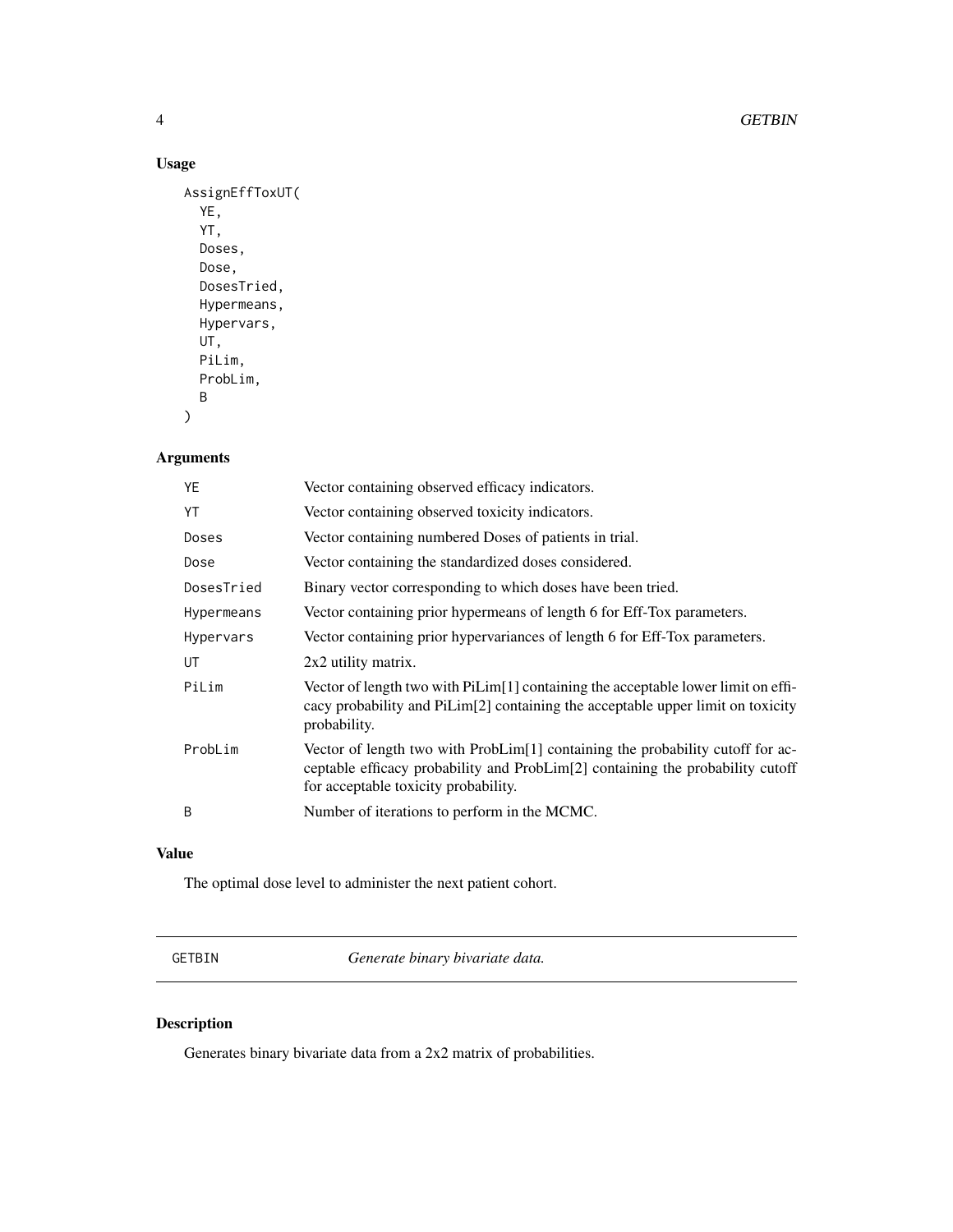#### <span id="page-4-0"></span>GetDesire 5

### Usage

GETBIN(PVEC)

#### Arguments

PVEC Contains TRUE pi00, pi10, pi01, pi11 for each dose

# Value

Binary bivariate random variate (YE,YT).

GetDesire *Returns the desireability value of a dose.*

### Description

Takes estimated posterior mean efficacy and toxicity values and returns the posterior mean desireability score for a given tradeoff contour.

### Usage

```
GetDesire(PE, PT, Contour)
```
#### Arguments

| <b>PE</b> | True or estimated probability of efficacy.                                                                                                                                                                                                                                                                                                              |
|-----------|---------------------------------------------------------------------------------------------------------------------------------------------------------------------------------------------------------------------------------------------------------------------------------------------------------------------------------------------------------|
| PT        | True of estimated probability of toxicity.                                                                                                                                                                                                                                                                                                              |
| Contour   | Vector containing 4 entries used to make the desireability function. Contour $(1)$<br>contains a desired toxicity probability given efficacy, Countour(2) contains a<br>desired efficacy probability given toxicity, and $(Contour(3),Contour(4))$ is an<br>equally desireable pair of efficacy and toxicity probabilities that are non zero or<br>one. |

#### Value

Computes the real-valued desireability for an estimated (PE, PT) pair and elicited co

```
PE=.6
PT = .2##Contour values
Contour=c(.35,.7,.8,.6)
GetDesire(PE,PT,Contour)
```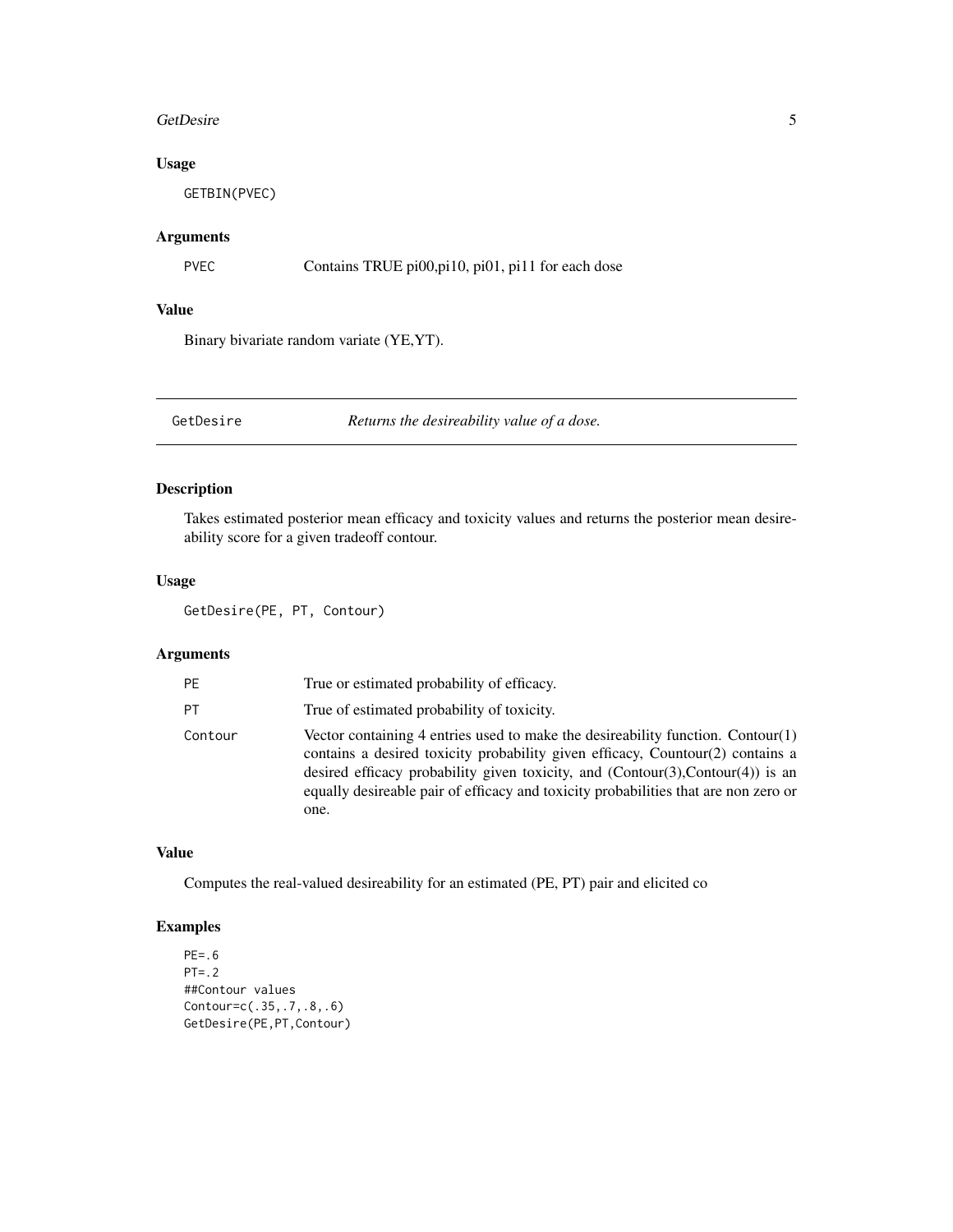<span id="page-5-0"></span>GetEfftoxContour *Assigns next patient cohort based on the Efftox model with a Desirability based objective function.*

# Description

Provides the optimal dose level as determined by the Efftox model, posterior mean toxicity probability, efficacy probability, and desirability of each dose level. Doses that are unacceptably toxic or inefficous have a desirability of 0.

# Usage

```
GetEfftoxContour(
  YE,
  YT,
 Doses,
 Dose,
 Dosetried,
  cohort,
 Contour,
  CutE,
  CutT,
 AcceptE,
 AcceptT,
 HypermeansEFF,
 HypervarsEFF,
 B
)
```

| Length n binary indicator vector of efficacy status.                                                                            |
|---------------------------------------------------------------------------------------------------------------------------------|
| Length n binary indicator vector of toxicity status.                                                                            |
| Length n vector of integer Doses given to patients.                                                                             |
| Vector of standardized log-dose levels considered in the trial.                                                                 |
| Binary vector corresponding to which doses have been tried.                                                                     |
| Cohort size for the trial.                                                                                                      |
| Contour vector for desirability function. Contains in order: $pi_1$ . E, pi_2, T, pi_3, E, pi_4, T).                            |
| Cutoff for efficacy probability acceptability. Dose-efficacy probabilities must be<br>larger than this for patient assignment.  |
| Cutoff for toxicity probability acceptability. Dose-toxicity probabilities must be<br>smaller than this for patient assignment. |
| Posterior probability threshold for efficacy acceptability.                                                                     |
| Posterior probability threshold for toxicity acceptability.                                                                     |
|                                                                                                                                 |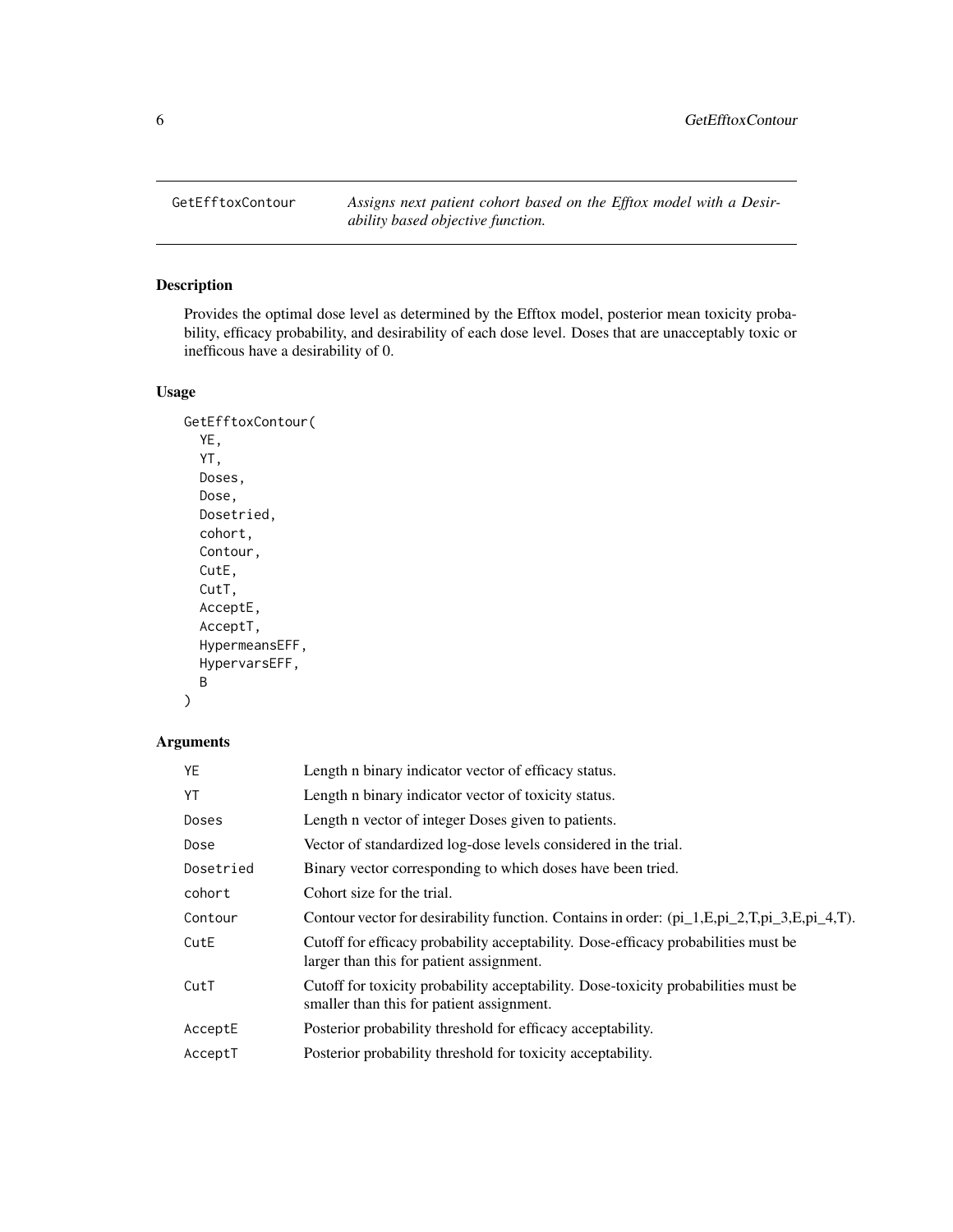|              | HypermeansEFF Hypermeans for the Efftox model. In order, entries are hypermeans for (beta_0,E,beta_1,E,beta_2,E,beta_1,                        |
|--------------|------------------------------------------------------------------------------------------------------------------------------------------------|
| HypervarsEFF | Hypervariances for the Efftox model. In order, entries are hypervariances for<br>(beta 0, E, beta 1, E, beta 2, E, beta 0, T, beta 1, T, psi). |
| B.           | Number of iterations to run for the MCMC.                                                                                                      |

A list containing the optimal dose level to assign the next patient cohort in the first entry and a matrix in the second entry, with rows corresponding to  $(1)$  the dose  $\#$ ,  $(2)$  mean posterior toxicity probability at each dose, mean posterior efficacy probability at each dose, and acceptable posterior desirability score of each dose level (0s indicate the dose is not acceptably efficous or toxic).

```
##Get the Data
##True Tox Prob
PT = c(.1,.2,.25,.5,.7)##True EFF Prob
PE = c(.3,.4,.7,.5,.5)Doses=c(1,1,1,2,2,2,3,3,3,2,2,2,1,1,1,2,2,2,3,3,3)
YE=Doses
YT=Doses
Dosetried=rep(0,length(PE))
##Generate data
for(k in 1:length(PE)){
if(sum(Doses==k)){
##Dose level has been tried
Dosetried[k]=1
YE[Doses==k]=rbinom(sum(Doses==k),1,PE[k])
YT[Doses==k]=rbinom(sum(Doses==k),1,PT[k])
}
}
##Hypermeans and hypervariances
HypermeansEFF = c(.022,3.45,0,-4.23,3.1,0)
HypervarsEFF = c(2.6761, 2.6852, .2, 3.1304, 3.1165, 1)
HypervarsEFF=HypervarsEFF^2
##Vector of Numerical Doses
Dose = c(1, 2, 3, 3.5, 5)##Dose for Eff-Tox
Dose=log(Dose)-mean(log(Dose))
##Trial parameters
cohort=3
##Contour vector
Contour = c(.35, .75, .7, .4)CutE=.3 ##Efficacy threshold
CutT=.4 ##Toxicity threshold
AcceptE=.3 ##Eff acceptability threshold
AcceptT= .3 ##Tox acceptability threshold
B=100##Number of iterations
GetEfftoxContour(YE, YT, Doses, Dose, Dosetried,
cohort, Contour,CutE, CutT, AcceptE, AcceptT,
HypermeansEFF, HypervarsEFF,B )
```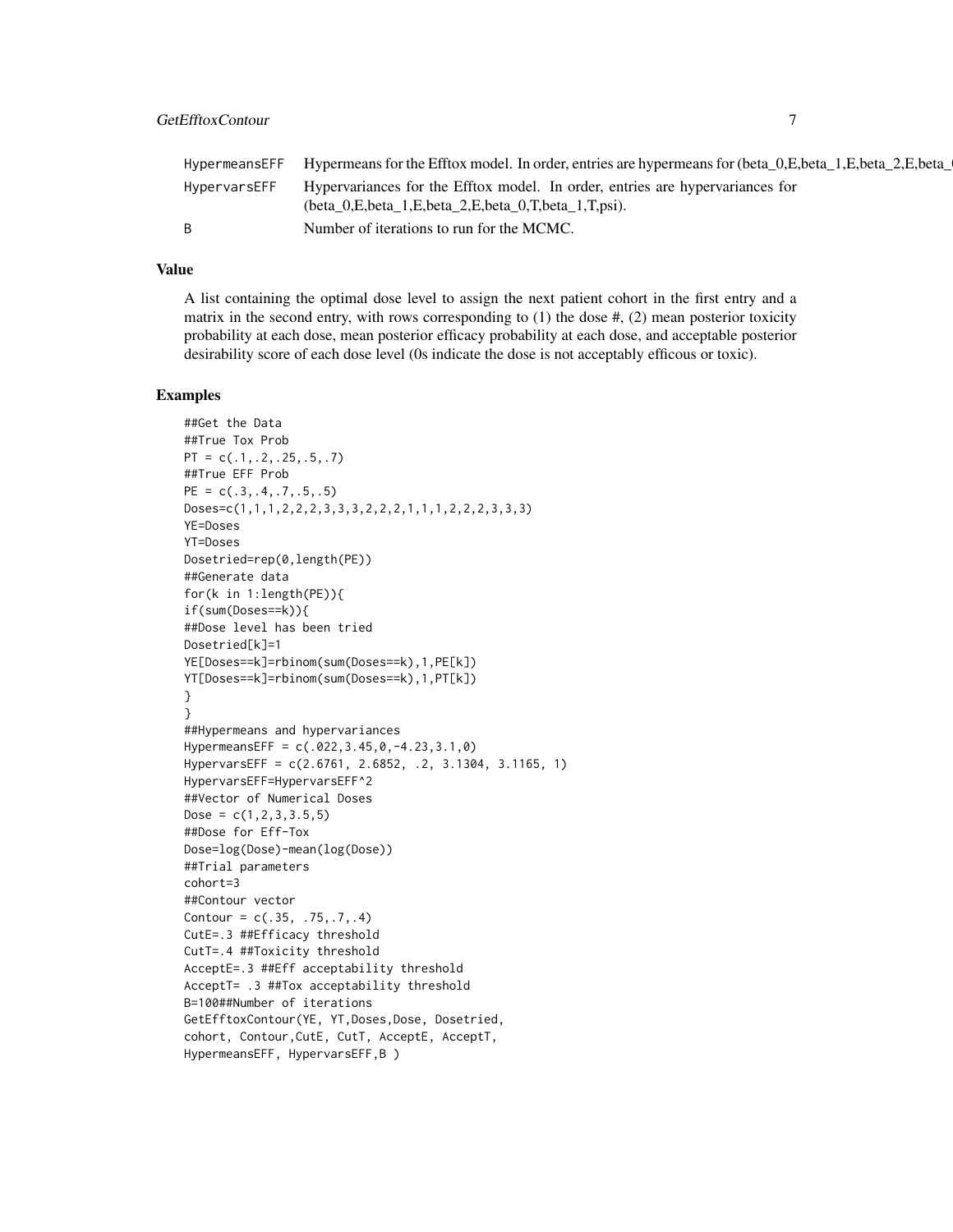<span id="page-7-0"></span>GetEfftoxUt *Assigns next patient cohort based on the Efftox model with a Utility based objective function.*

# Description

Provides the optimal dose level as determined by the Efftox model, posterior mean toxicity probability, efficacy probability, and mean utility of each dose level. Doses that are unacceptably toxic or inefficous have a utility of 0.

### Usage

```
GetEfftoxUt(
  YE,
  YT,
 Doses,
 Dose,
 Dosetried,
  cohort,
 UT,
  CutE,
 CutT,
 AcceptE,
 AcceptT,
 HypermeansEFF,
 HypervarsEFF,
 B
)
```

| YE        | Length n binary indicator vector of efficacy status.                                                                            |
|-----------|---------------------------------------------------------------------------------------------------------------------------------|
| YT        | Length n binary indicator vector of toxicity status.                                                                            |
| Doses     | Length n vector of integer Doses given to patients.                                                                             |
| Dose      | Vector of standardized log-dose levels considered in the trial.                                                                 |
| Dosetried | Binary vector corresponding to which doses have been tried.                                                                     |
| cohort    | Cohort size for the trial.                                                                                                      |
| UT        | Utility matrix for the four bivariate (efficacy, toxicity) events.                                                              |
| CutE      | Cutoff for efficacy probability acceptability. Dose-efficacy probabilities must be<br>larger than this for patient assignment.  |
| CutT      | Cutoff for toxicity probability acceptability. Dose-toxicity probabilities must be<br>smaller than this for patient assignment. |
| AcceptE   | Posterior probability threshold for efficacy acceptability.                                                                     |
| AcceptT   | Posterior probability threshold for toxicity acceptability.                                                                     |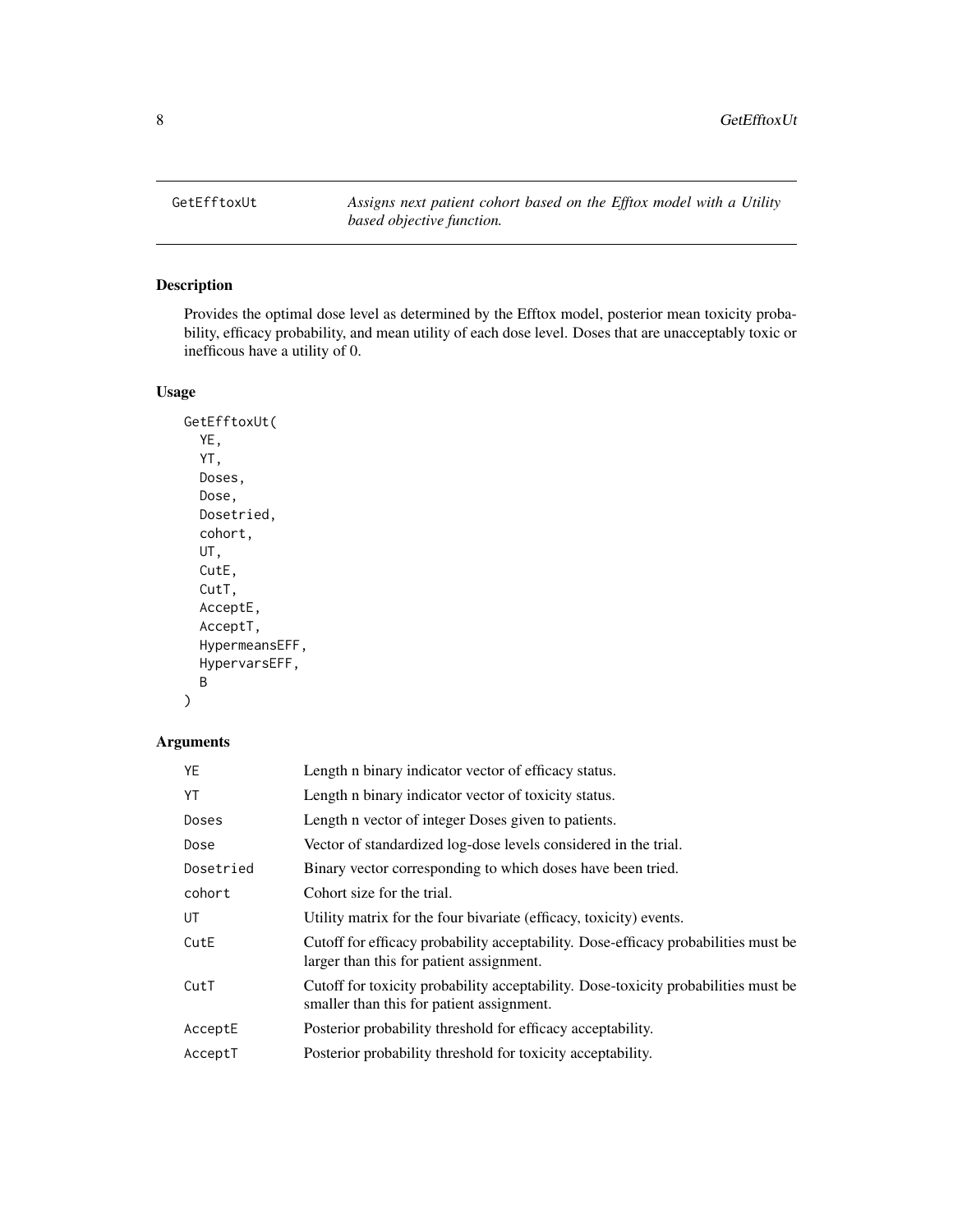| Hypervariances for the Efftox model. In order, entries are hypervariances for<br>HypervarsEFF<br>$beta_0,E,beta_1,E,beta_2,E,beta_0,T,beta_1,T,psi).$<br>Number of iterations to run for the MCMC. | HypermeansEFF Hypermeans for the Efftox model. In order, entries are hypermeans for (beta_0,E,beta_1,E,beta_2,E,beta_ |
|----------------------------------------------------------------------------------------------------------------------------------------------------------------------------------------------------|-----------------------------------------------------------------------------------------------------------------------|
|                                                                                                                                                                                                    |                                                                                                                       |
|                                                                                                                                                                                                    |                                                                                                                       |

A list containing the optimal dose level to assign the next patient cohort in the first entry and a matrix in the second entry, with rows corresponding to  $(1)$  the dose  $\#$ ,  $(2)$  mean posterior toxicity probability at each dose, mean posterior efficacy probability at each dose, and acceptable posterior utility score of each dose level (0s indicate the dose is not acceptably efficous or toxic).

```
##Get the Data
##True Tox Prob
PT = c(.1,.2,.25,.5,.7)
##True EFF Prob
PE = c(.3,.4,.7,.5,.5)Doses=c(1,1,1,2,2,2,3,3,3,2,2,2,1,1,1,2,2,2,3,3,3)
YE=Doses
YT=Doses
Dosetried=rep(0,length(PE))
##Generate data
for(k in 1:length(PE)){
if(sum(Doses==k)){
##Dose level has been tried
Dosetried[k]=1
YE[Doses==k]=rbinom(sum(Doses==k),1,PE[k])
YT[Doses==k]=rbinom(sum(Doses==k),1,PT[k])
}
}
##Hypermeans and hypervariances
HypermeansEFF = c(.022,3.45,0,-4.23,3.1,0)
HypervarsEFF = c(2.6761, 2.6852, .2, 3.1304, 3.1165, 1)
HypervarsEFF=HypervarsEFF^2
##Vector of Numerical Doses
Dose = c(1, 2, 3, 3.5, 5)##Dose for Eff-Tox
Dose=log(Dose)-mean(log(Dose))
##Trial parameters
cohort=3
##Utility Matrix
UT = matrix(c(38.23529,100,0,61.76471),nrow=2,byrow=TRUE)
CutE=.3 ##Efficacy threshold
CutT=.4 ##Toxicity threshold
AcceptE=.3 ##Eff acceptability threshold
AcceptT= .3 ##Tox acceptability threshold
B=100##Number of iterations
GetEfftoxUt(YE, YT,Doses,Dose, Dosetried,
cohort, UT,CutE, CutT, AcceptE, AcceptT,
HypermeansEFF, HypervarsEFF,B )
```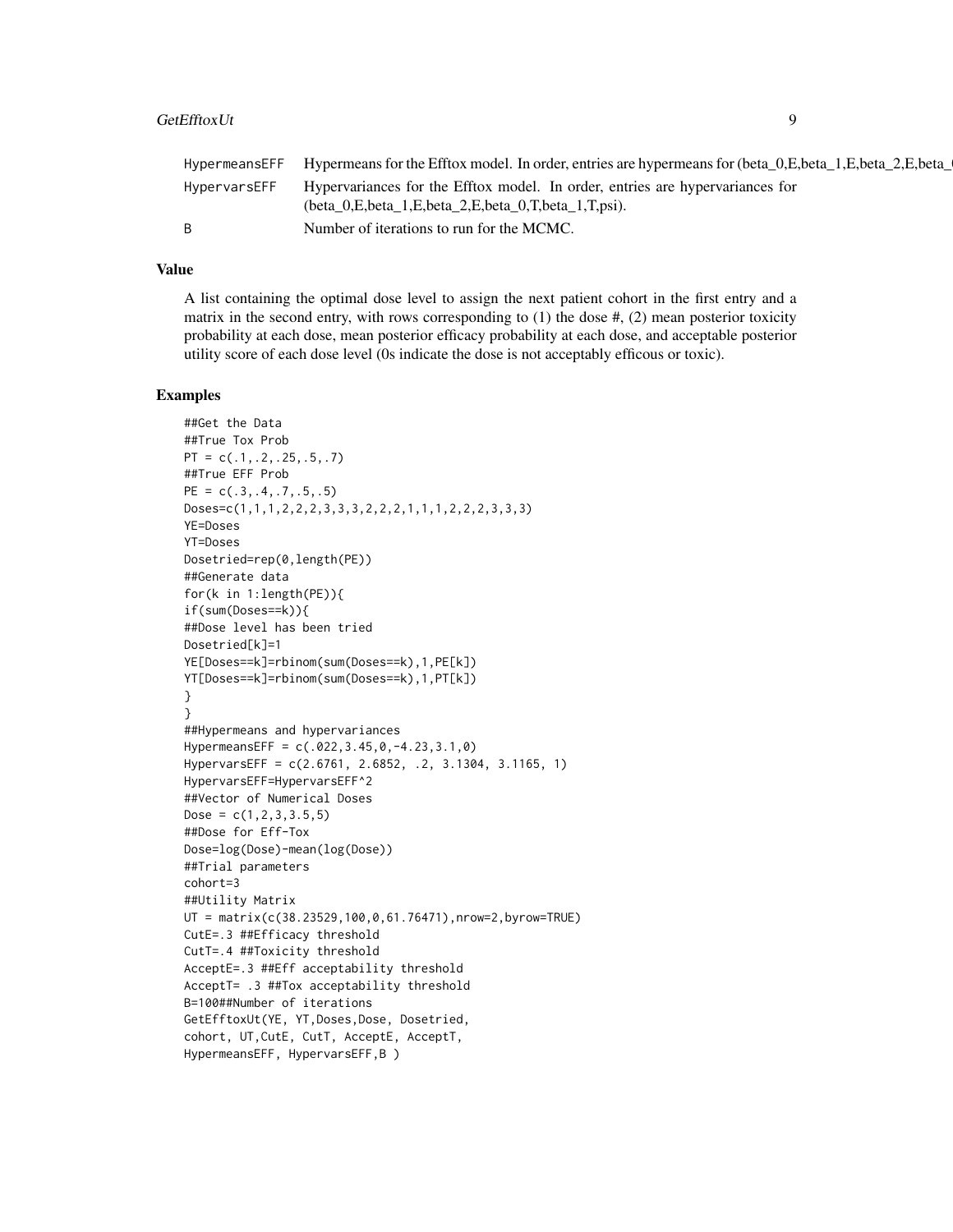#### Description

Uses elicited efficacy and toxicity dose-specific parameters along withlatent prior variance, dosespecific mean hypervariance, frailty variance, and global probability of monotonicity to determine dose-specific prior means for efficacy and toxicityand prints the prior effective sample size associated with the specified prior parameters.

#### Usage

GetPriorsSPSO(PROBST, PROBSE, tau, Var, HypVar, PGLOBAL)

#### Arguments

| PROBST        | Elicited prior toxicity probability at each dose.                          |
|---------------|----------------------------------------------------------------------------|
| <b>PROBSE</b> | Elicted prior efficacy probability at each dose.                           |
| tau           | Frailty variance parameter.                                                |
| Var           | Latent parameter variance for normal probability of efficacy and toxicity. |
| HypVar        | Hypervariance on dose specific mean efficacy and toxicity parameters.      |
| PGLOBAL       | Global monotonicity probability of dose-efficacy curve.                    |

#### Value

A list contianing (1) the prior effective sample size, (2) the vector of dose-specific efficacy probability prior mean parameters and, (3) the vector of dose-specific toxicity probability prior mean parameters.

```
library(mvtnorm)
##Elicited probabilities of toxicity
PROBST=c(.05,.10,.15,.20,.30)
##Elicited probabilities of efficacy
PROBSE=c(.2,.4,.6,.65,.7)
##Sigma_0
Var=1
##Sigma_mu
HypVar=16
##Frailty Variance
tau=1
##Global Monotonicity Probability
PGLOBAL=.1
Z=GetPriorsSPSO(PROBST,PROBSE,tau,Var,HypVar,PGLOBAL)
Z
```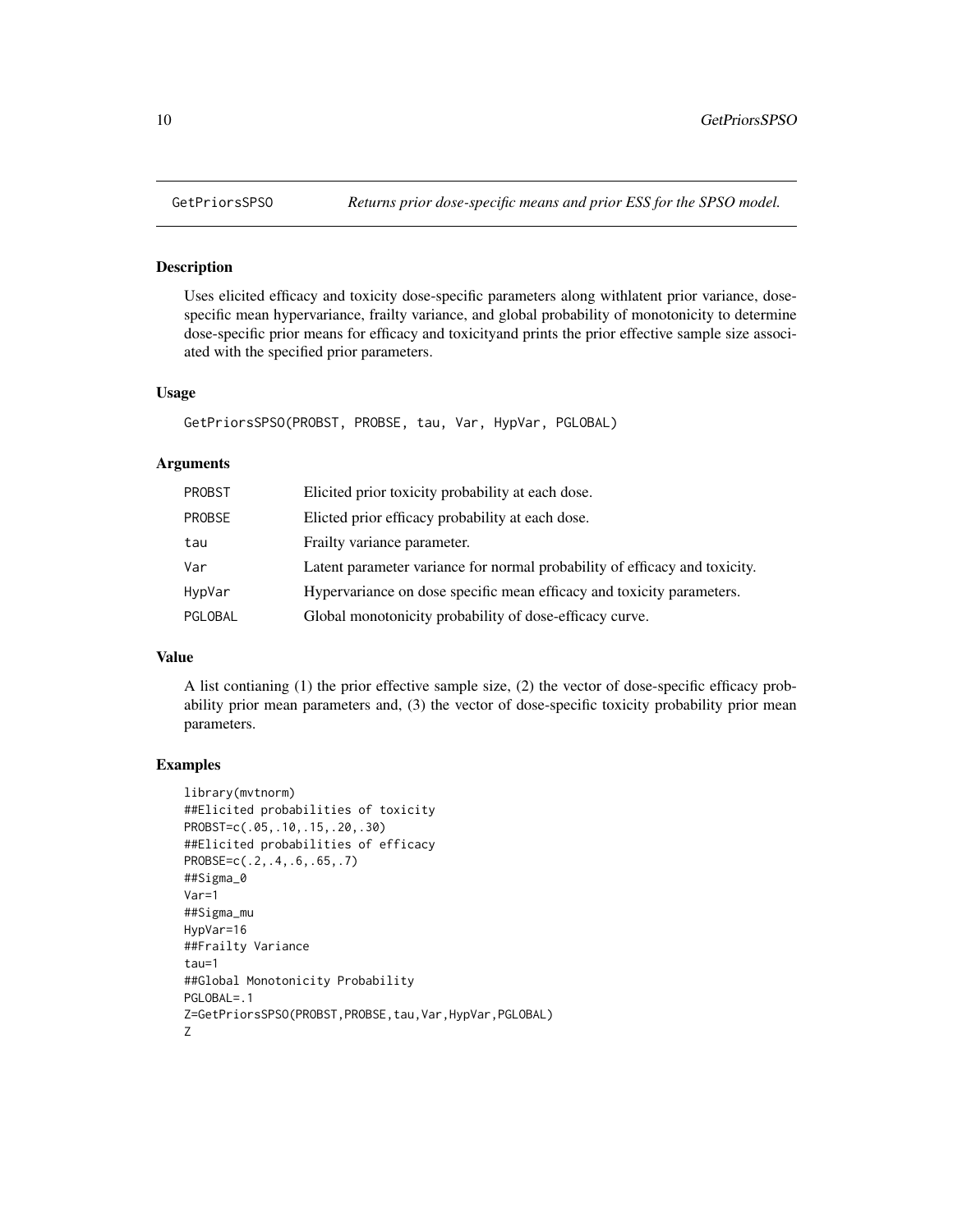<span id="page-10-0"></span>GetSpsoContour *Assigns next patient cohort based on the SPSOP model with a Utility based objective function.*

# Description

Provides the optimal dose level as determined by the SPSO model, posterior mean toxicity probability, efficacy probability, and desirability of each dose level. Doses that are unacceptably toxic or inefficous have a desirability of 0.

# Usage

```
GetSpsoContour(
  YE,
  YT,
 Doses,
 Dosetried,
  cohort,
  Contour,
 CutE,
  CutT,
  AcceptE,
 AcceptT,
 HypermeansE,
 HypermeansT,
 Hypervars,
 B
)
```

| YE          | Length n binary indicator vector of efficacy status.                                                                            |
|-------------|---------------------------------------------------------------------------------------------------------------------------------|
| YT          | Length n binary indicator vector of toxicity status.                                                                            |
| Doses       | Length n vector of integer Doses given to patients.                                                                             |
| Dosetried   | Binary vector corresponding to which doses have been tried.                                                                     |
| cohort      | Cohort size for the trial.                                                                                                      |
| Contour     | Contour vector for desirability function. Contains in order: (pi_1,E,pi_2,T,pi_3,E,pi_4,T).                                     |
| CutE        | Cutoff for efficacy probability acceptability. Dose-efficacy probabilities must be<br>larger than this for patient assignment.  |
| CutT        | Cutoff for toxicity probability acceptability. Dose-toxicity probabilities must be<br>smaller than this for patient assignment. |
| AcceptE     | Posterior probability threshold for efficacy acceptability.                                                                     |
| AcceptT     | Posterior probability threshold for toxicity acceptability.                                                                     |
| HypermeansE | Hypermeans for dose-specific efficacy parameters.                                                                               |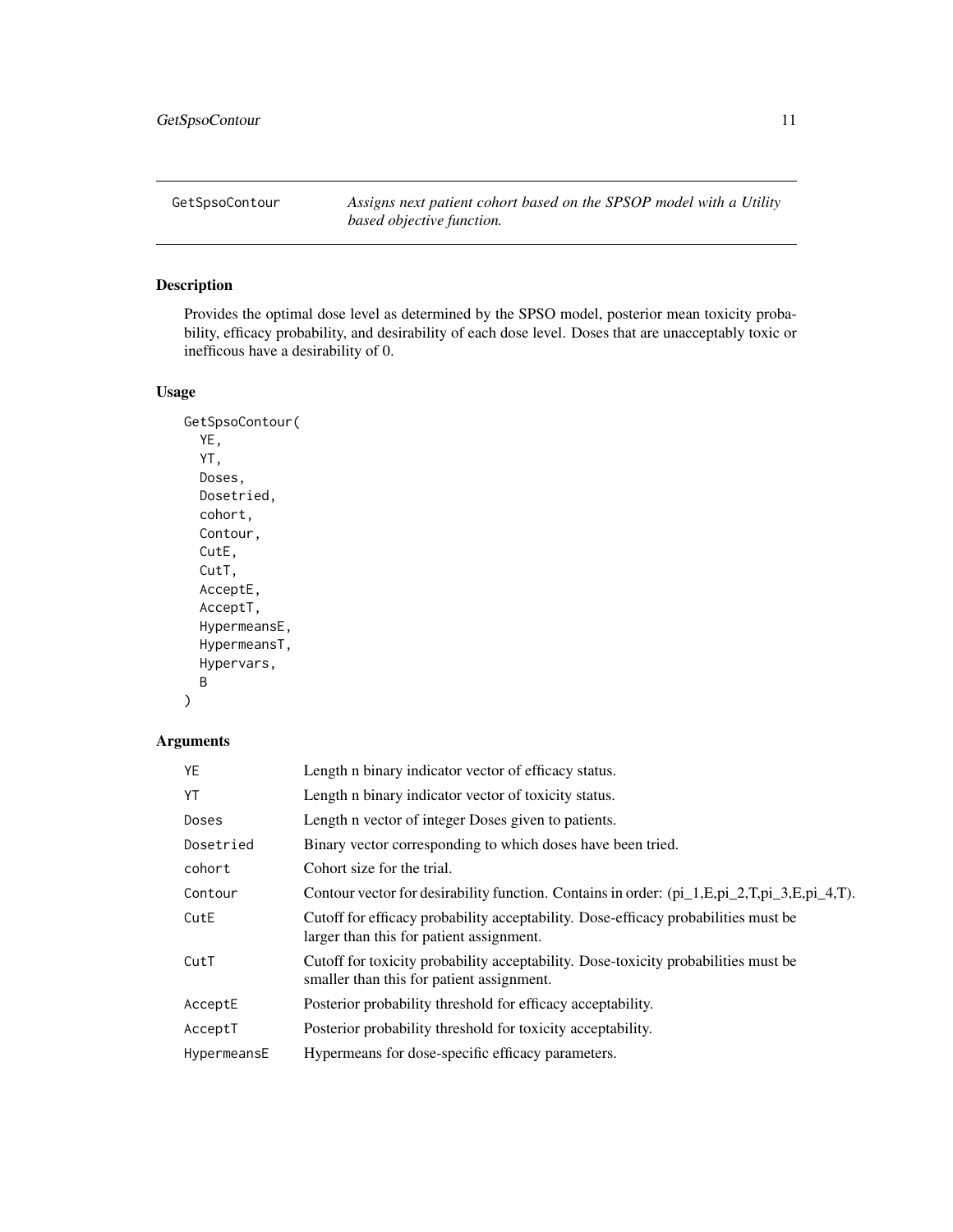| HypermeansT | Hypermeans for dose-specific toxcity parameters.                                                     |
|-------------|------------------------------------------------------------------------------------------------------|
| Hypervars   | Hypervariances needed for the SPSO model. Contains, in order (sigma $0^2$ ),<br>sigma $mu^2$ , tau). |
|             | Number of iterations to run for the MCMC.                                                            |

A list containing the optimal dose level to assign the next patient cohort in the first entry and a matrix in the second entry, with rows corresponding to  $(1)$  the dose  $\#$ ,  $(2)$  mean posterior toxicity probability at each dose, mean posterior efficacy probability at each dose, and acceptable posterior desirability score of each dose level (0s indicate the dose is not acceptably efficous or toxic).

```
##Get the Data
##True Tox Prob
PT = c(.1,.2,.25,.5,.7)##True EFF Prob
PE = c(.3,.4,.7,.5,.5)Doses=c(1,1,1,2,2,2,3,3,3,2,2,2,1,1,1,2,2,2,3,3,3)
YE=Doses
YT=Doses
Dosetried=rep(0,length(PE))
##Generate data
for(k in 1:length(PE)){
if(sum(Doses==k)){
##Dose level has been tried
Dosetried[k]=1
YE[Doses==k]=rbinom(sum(Doses==k),1,PE[k])
YT[Doses==k]=rbinom(sum(Doses==k),1,PT[k])
}
}
##Hyperparameters
HypermeansE=c(-1,-.5,0,.5,1,2)
HypermeansT=HypermeansE
Hypervars=c(1,16,1)
##Trial parameters
cohort=3
##Contour vector
Contour = c(.35, .75, .7, .4)CutE=.3 ##Efficacy threshold
CutT=.4 ##Toxicity threshold
AcceptE=.3 ##Eff acceptability threshold
AcceptT= .3 ##Tox acceptability threshold
B=100##Number of iterations
GetSpsoContour(YE,YT,Doses,Dosetried,cohort,Contour,CutE, CutT, AcceptE, AcceptT,
HypermeansE, HypermeansT,Hypervars,B )
```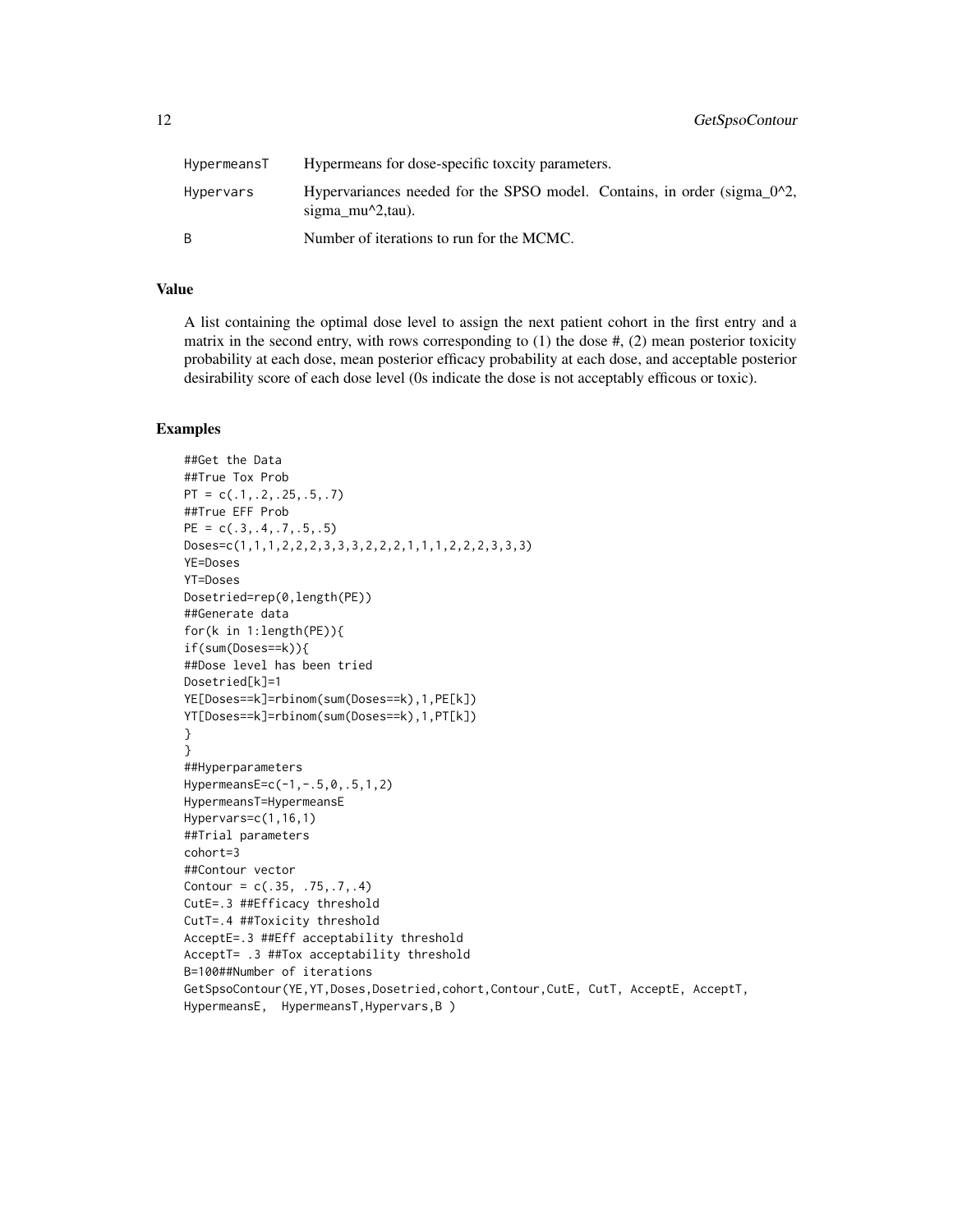<span id="page-12-0"></span>GetSpsoUt *Assigns next patient cohort based on the SPSOP model with a Utility based objective function.*

# Description

Provides the optimal dose level as determined by the SPSO model, posterior mean toxicity probability, efficacy probability, and mean utility of each dose level. Doses that are unacceptably toxic or inefficous have a utility of 0.

### Usage

GetSpsoUt( YE, YT, Doses, Dosetried, cohort, UT, CutE, CutT, AcceptE, AcceptT, HypermeansE, HypermeansT, Hypervars, B )

| YE          | Length n binary indicator vector of efficacy status.                                                                            |
|-------------|---------------------------------------------------------------------------------------------------------------------------------|
| YT          | Length n binary indicator vector of toxicity status.                                                                            |
| Doses       | Length n vector of integer Doses given to patients.                                                                             |
| Dosetried   | Binary vector corresponding to which doses have been tried.                                                                     |
| cohort      | Cohort size for the trial.                                                                                                      |
| UT          | Utility matrix for the four bivariate (efficacy, toxicity) events.                                                              |
| CutE        | Cutoff for efficacy probability acceptability. Dose-efficacy probabilities must be<br>larger than this for patient assignment.  |
| CutT        | Cutoff for toxicity probability acceptability. Dose-toxicity probabilities must be<br>smaller than this for patient assignment. |
| AcceptE     | Posterior probability threshold for efficacy acceptability.                                                                     |
| AcceptT     | Posterior probability threshold for toxicity acceptability.                                                                     |
| HypermeansE | Hypermeans for dose-specific efficacy parameters.                                                                               |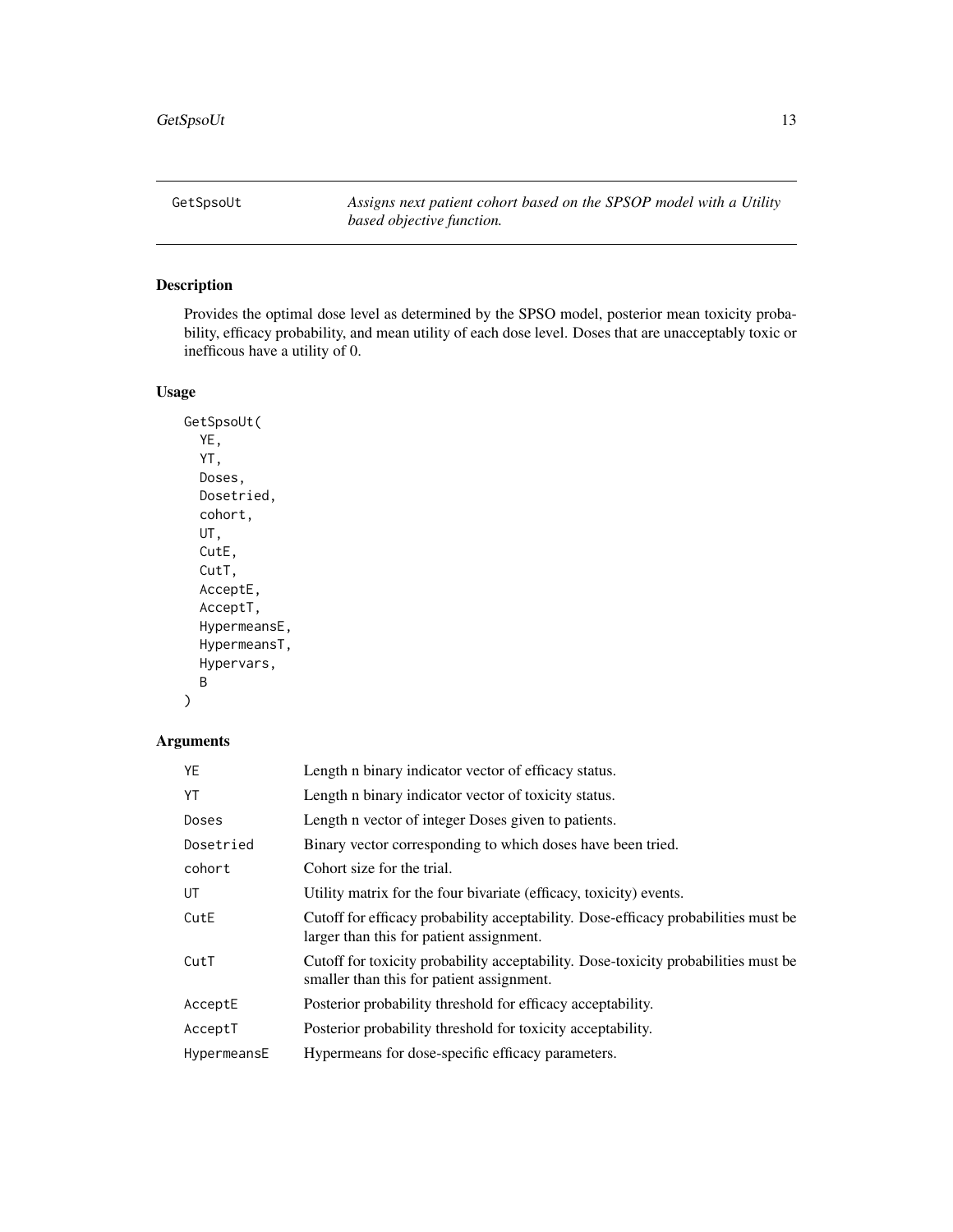| HypermeansT | Hypermeans for dose-specific toxcity parameters.                                             |
|-------------|----------------------------------------------------------------------------------------------|
| Hypervars   | Hypervariances needed for the SPSO model. Contains, in order (sigma_0^2,<br>sigma_mu^2,tau). |
| B.          | Number of iterations to run for the MCMC.                                                    |

A list containing the optimal dose level to assign the next patient cohort in the first entry and a matrix in the second entry, with rows corresponding to  $(1)$  the dose  $\#$ ,  $(2)$  mean posterior toxicity probability at each dose, mean posterior efficacy probability at each dose, and acceptable posterior utility score of each dose level (0s indicate the dose is not acceptably efficous or toxic).

```
##Get the Data
##True Tox Prob
PT = c(.1,.2,.25,.5,.7)##True EFF Prob
PE = c(.3,.4,.7,.5,.5)Doses=c(1,1,1,2,2,2,3,3,3,2,2,2,1,1,1,2,2,2,3,3,3)
YE=Doses
YT=Doses
Dosetried=rep(0,length(PE))
##Generate data
for(k in 1:length(PE)){
if(sum(Doses==k)){
##Dose level has been tried
Dosetried[k]=1
YE[Doses==k]=rbinom(sum(Doses==k),1,PE[k])
YT[Doses==k]=rbinom(sum(Doses==k),1,PT[k])
}
}
##Hyperparameters
HypermeansE=c(-1,-.5,0,.5,1,2)
HypermeansT=HypermeansE
Hypervars=c(1,16,1)
##Trial parameters
cohort=3
#'##UTILITY Matrix
UT = matrix(c(38.23529,100,0,61.76471),nrow=2,byrow=TRUE)
CutE=.3 ##Efficacy threshold
CutT=.4 ##Toxicity threshold
AcceptE=.3 ##Eff acceptability threshold
AcceptT= .3 ##Tox acceptability threshold
B=100##Number of iterations
GetSpsoUt(YE,YT,Doses,Dosetried,cohort,UT,CutE, CutT, AcceptE, AcceptT,
HypermeansE, HypermeansT,Hypervars,B )
```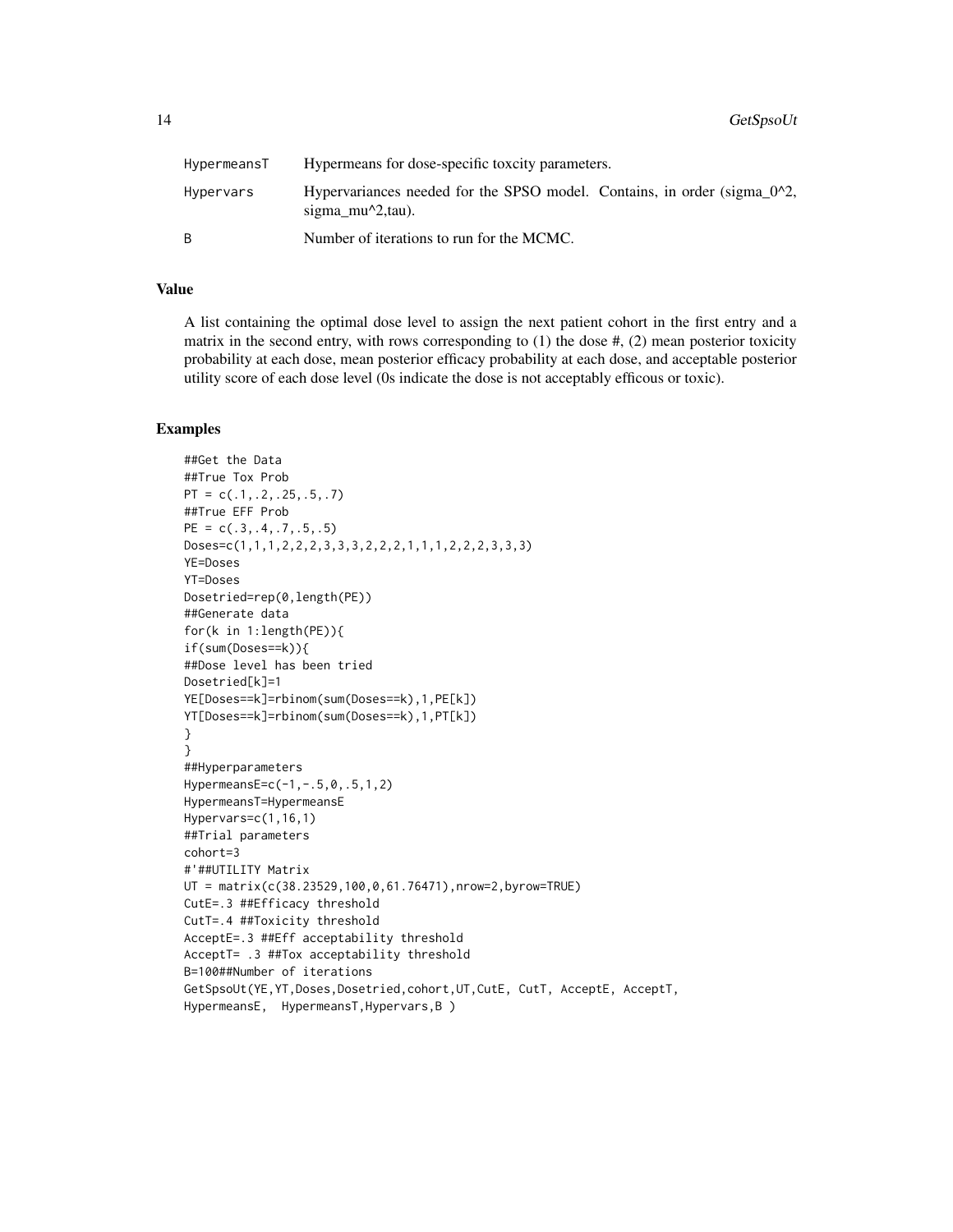<span id="page-14-0"></span>

### Description

Gives the optimal dose level to assign the next patient cohort to based on the vector of optimality function values for each dose level (desirability or utility based) and the doses tried throughout the trial.

### Usage

ReturnOpt(Desire, DoseTried)

#### Arguments

| Desire    | Vector of optimality function values for each dose level.                                      |
|-----------|------------------------------------------------------------------------------------------------|
| DoseTried | Binary vector containing 1 for doses that have been tried during the trial and 0<br>otherwise. |

#### Value

Optimal dose level to assign the next patient cohort.

```
RunAdaptiveEffToxTrialCORR
                          Simulates utility based Efftox trials
```
# Description

Simulates utility based Efftox trials

### Usage

```
RunAdaptiveEffToxTrialCORR(
 DoseStart,
 Dose,
 Hypermeans,
 Hypervars,
 UT,
 PiLim,
 ProbLim,
 cohort,
 NET,
 NF,
 B,
```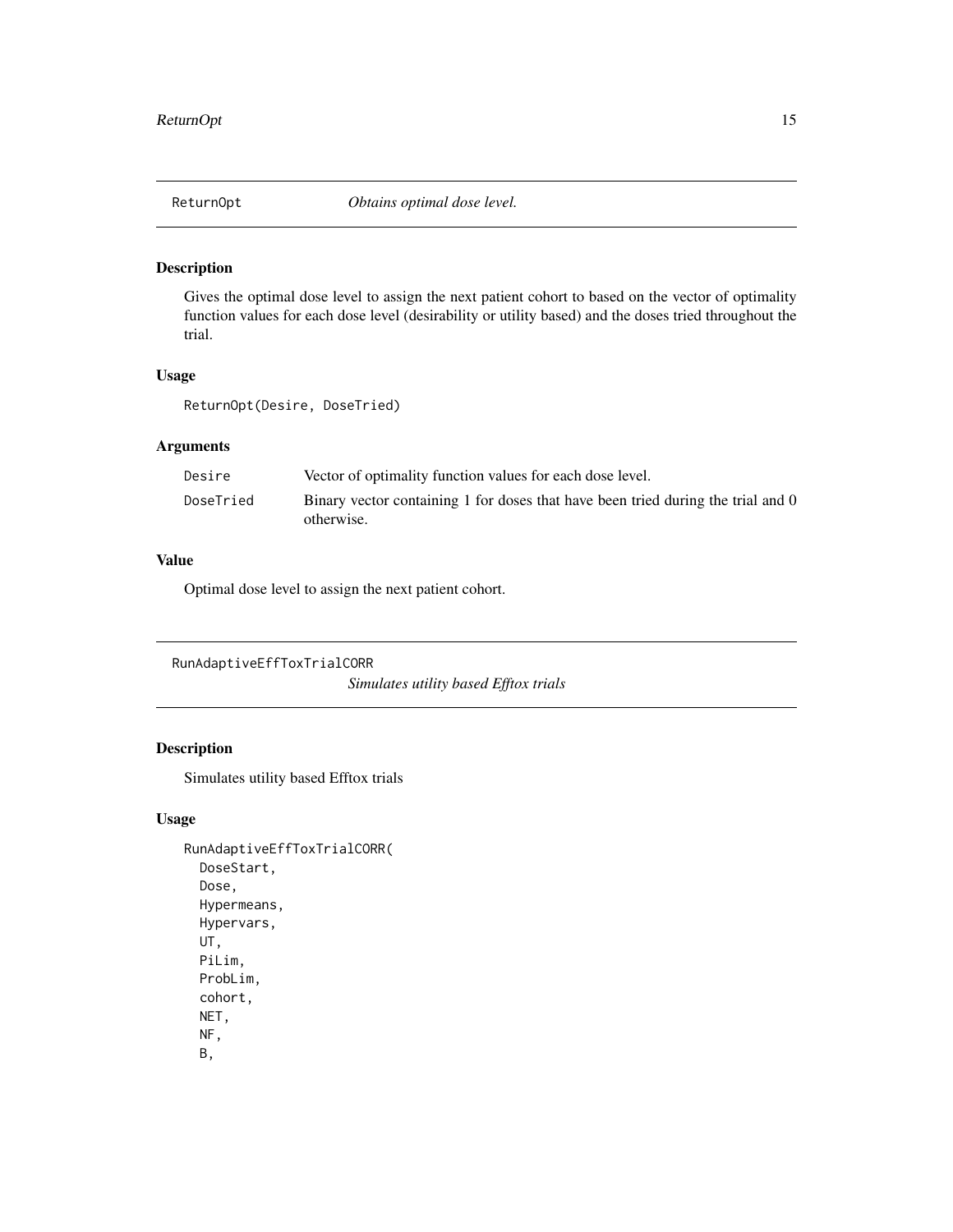```
nSims,
 PMAT
)
```
# Arguments

| DoseStart   | Dose level to START the EFF-Tox Trial                                                                |
|-------------|------------------------------------------------------------------------------------------------------|
| Dose        | Vector of Doses considered in the trial                                                              |
| Hypermeans  | 6 vector of prior means                                                                              |
| Hypervars   | 6 vector of prior standard deviations                                                                |
| UT          | 2x2 matrix of utilities corresponding to the four binary bivariate (toxicity, effi-<br>cacy) events. |
| PiLim       | 2 vector of acceptable limits                                                                        |
| ProbLim     | 2 vector of cutoff for acceptabilities                                                               |
| cohort      | Cohort size                                                                                          |
| <b>NET</b>  | Maximum Sample size to run the EFF tox Trial, must be divisible by cohort                            |
| <b>NF</b>   | Minimum sample size to begin adaptive randomization, must be divisible by<br>count                   |
| B           | Number of reps to perform in MCMC                                                                    |
| nSims       | Number of Simulated trials to run.                                                                   |
| <b>PMAT</b> | Contains TRUE pi00, pi10, pi01, pi11 for each dose                                                   |

# Value

Trial simulation results to be processed for operating characteristics summaries.

RunAdaptiveEffToxTrialCORRCONTOUR *Simulates desirability based Efftox trials*

# Description

Simulates Efftox trials based on the desirability tradeoff contour.

# Usage

```
RunAdaptiveEffToxTrialCORRCONTOUR(
 DoseStart,
 Dose,
 Hypermeans,
 Hypervars,
 Contour,
 PiLim,
 ProbLim,
```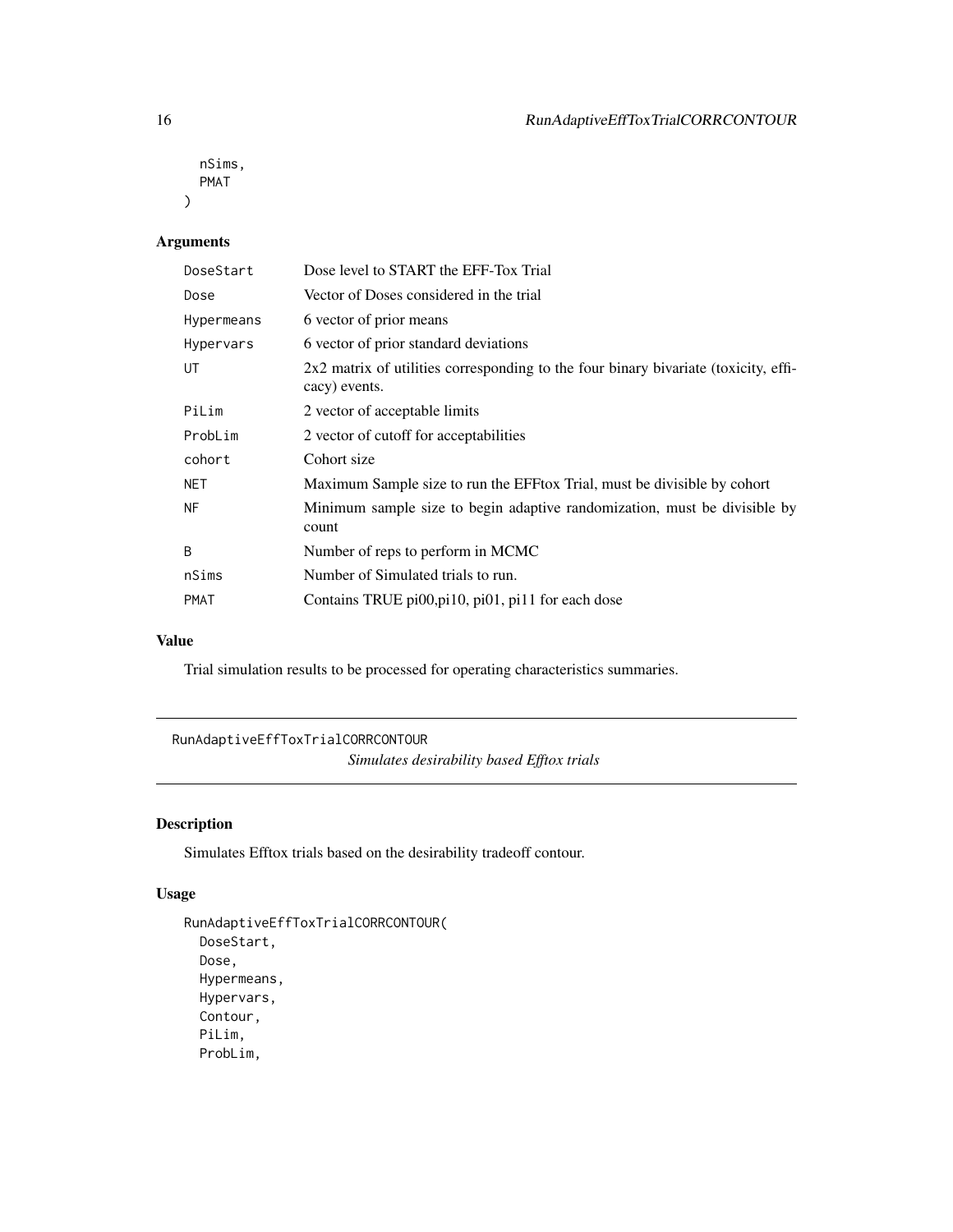# <span id="page-16-0"></span>SimEfftoxContour 17

cohort, NET, NF, B, nSims, PMAT  $\mathcal{E}$ 

# Arguments

| DoseStart   | Dose level to START the EFF-Tox Trial                                              |
|-------------|------------------------------------------------------------------------------------|
| Dose        | Vector of Doses considered in the trial                                            |
| Hypermeans  | 6 vector of prior means                                                            |
| Hypervars   | 6 vector of prior standard deviations                                              |
| Contour     | 4 vector used to specify the tradeoff contour.                                     |
| PiLim       | 2 vector of acceptable limits                                                      |
| ProbLim     | 2 vector of cutoff for acceptabilities                                             |
| cohort      | Cohort size                                                                        |
| <b>NET</b>  | Maximum Sample size to run the EFF tox Trial, must be divisible by cohort          |
| <b>NF</b>   | Minimum sample size to begin adaptive randomization, must be divisible by<br>count |
| B           | Number of reps to perform in MCMC                                                  |
| nSims       | Number of Simulated trials to run.                                                 |
| <b>PMAT</b> | Contains TRUE $pi00, \pi10, \pi01, \pi11$ for each dose                            |

# Value

Trial simulation results to be processed for operating characteristics summaries.

| SimEfftoxContour | Simulates trial replications from the Efftox model with desirability op- |
|------------------|--------------------------------------------------------------------------|
|                  | <i>timality function.</i>                                                |

# Description

Simulates replications from a Bayesian adaptive phase 12 clinical trial design using the Efftox model and a optimality function based on the desirability tradeoff contour.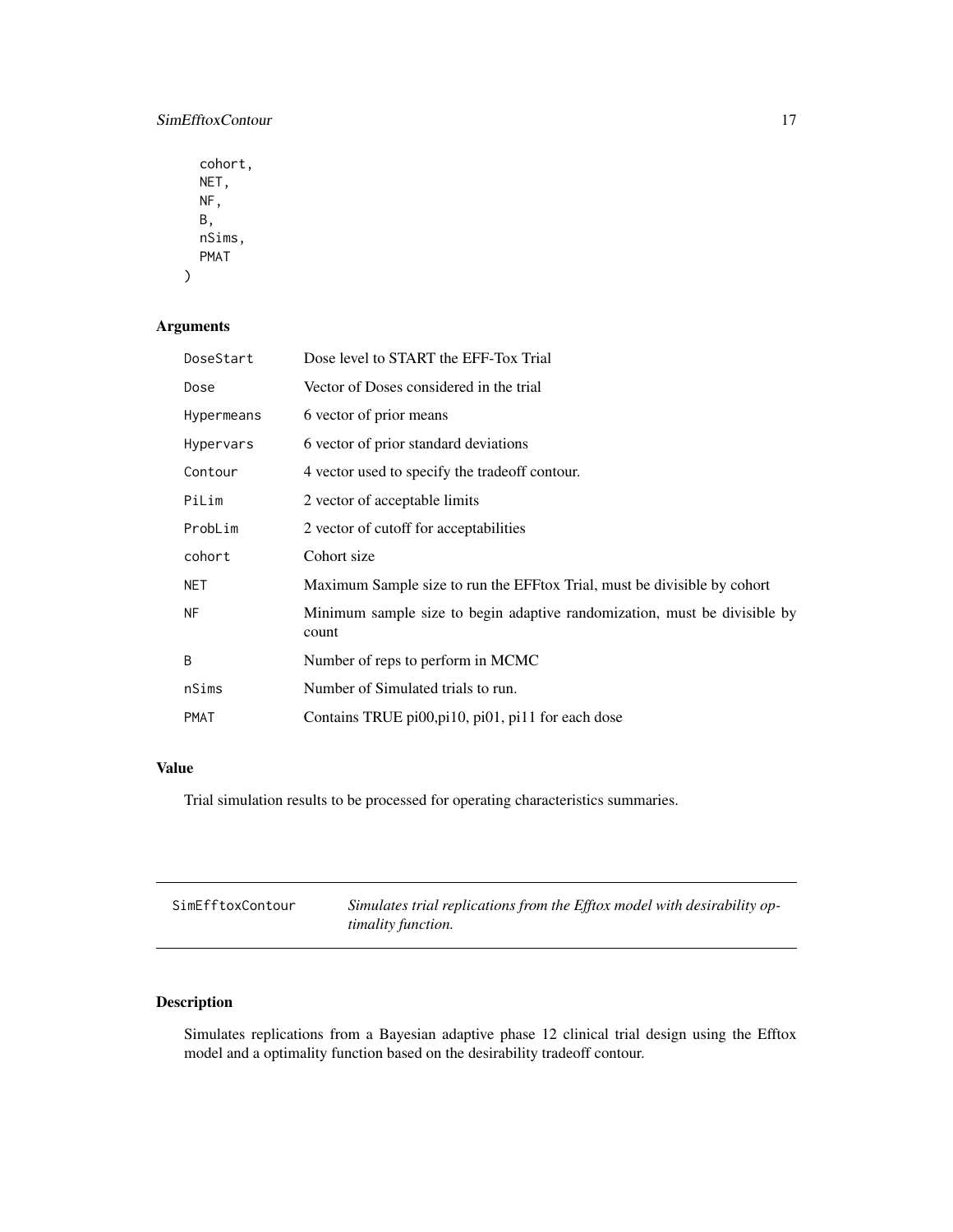#### Usage

```
SimEfftoxContour(
 NSims,
  Dose,
  PE,
  PT,
  corET,
 Nmax,
  cohort,
  Contour,
  CutE,
  CutT,
  AcceptE,
  AcceptT,
 HypermeansEFF,
 HypervarsEFF
```

```
)
```
#### Arguments

| NSims         | Number of trial simulations to run.                                                                                                  |
|---------------|--------------------------------------------------------------------------------------------------------------------------------------|
| Dose          | Logarithm of raw dose levels - the average logarithm of the raw dose levels.                                                         |
| <b>PE</b>     | True efficacy probability for each dose.                                                                                             |
| <b>PT</b>     | True toxicity probaiblity for each dose.                                                                                             |
| corET         | Correlation parameter between efficacy and toxicity probability.                                                                     |
| Nmax          | Maximum trial sample size.                                                                                                           |
| cohort        | Patient cohort size.                                                                                                                 |
| Contour       | Contour vector for desirability function. Contains in order: $(p_1, 1, E, p_1, 2, T, p_1, 3, E, p_1, 4, T)$ .                        |
| CutE          | Cutoff for efficacy probability acceptability. Dose-efficacy probabilities must be<br>larger than this for patient assignment.       |
| CutT          | Cutoff for toxicity probability acceptability. Dose-toxicity probabilities must be<br>smaller than this for patient assignment.      |
| AcceptE       | Posterior probability threshold for efficacy acceptability.                                                                          |
| AcceptT       | Posterior probability threshold for toxicity acceptability.                                                                          |
| HypermeansEFF | Hypermeans for the Efftox model. In order, entries are hypermeans for (beta_0,E,beta_1,E,beta_2,E,beta_                              |
| HypervarsEFF  | Hypervariances for the Efftox model. In order, entries are hypervariances for<br>(beta_0,E,beta_1,E,beta_2,E,beta_0,T,beta_1,T,psi). |

### Value

A list with the first entry corresponding to a matrix with: (1) True toxicity probabilities at each dose, (2) True efficacy probabilities at each dose, (3) True Desirability of each dose, (4) Optimal dose selection probability, (5) Average sample size of patients treated at each dose. The second entry of the list contains a vector with rows corresponding to (1) the true binary bivariate correlation between efficacy and toxicity, (2) Stopping probability of the trial, (3) Average number of efficacy events, (4) Average number of toxicity events, and (5) Delta.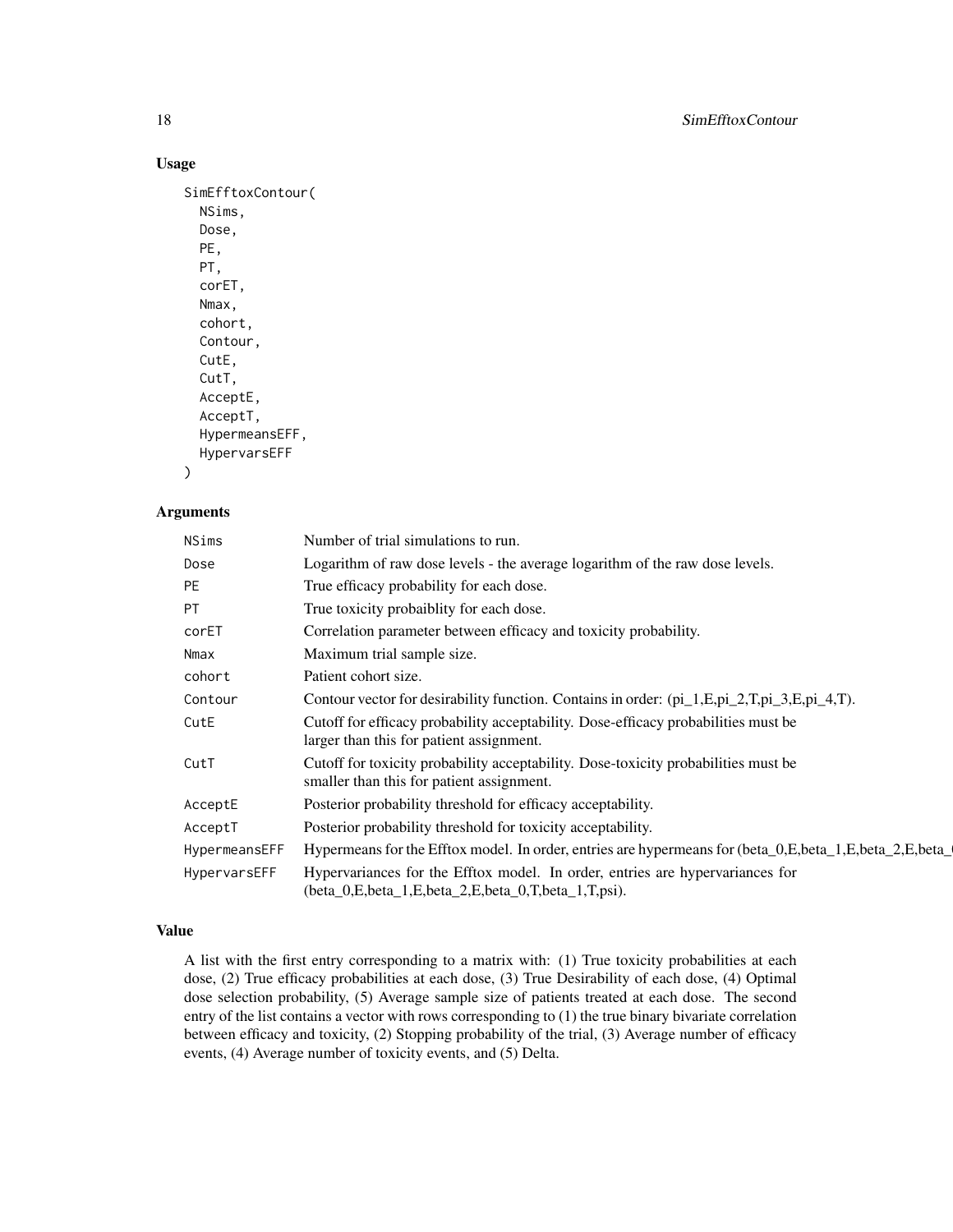#### <span id="page-18-0"></span>SimEfftoxUt 19

#### Examples

```
library(mvtnorm)
##True toxicity probability
PT=c(.05,.10,.15,.20,.30)
##True Efficacy Probability
PE=c(.2,.4,.6,.65,.7)
#True Correlation
corET=.5
##Number of simulations
NSims=1 ##Increase this when using
##Hypermeans and hypervariances
HypermeansEFF = c(.022,3.45,0,-4.23,3.1,0)
HypervarsEFF = c(2.6761, 2.6852, .2, 3.1304, 3.1165, 1)
HypervarsEFF=HypervarsEFF^2
##Trial Parameters
##Cohort Size, N^F and N_ET
cohort=3
##Starting Dose
DoseStart=1
##Vector of Numerical Doses
Dose = c(1, 2, 3, 3.5, 5)##Dose for Eff-Tox
Dose=log(Dose)-mean(log(Dose))
Nmax=30 ##Max Sample Size
#Acceptability Criterion
CutE=.3
CutT = .4##Limits on acceptability
AcceptE=.1
AcceptT=.1
##Contour vector
Contour = c(.35, .75, .7, .4)RESULTS=SimEfftoxContour(NSims, Dose,PE, PT, corET,
Nmax, cohort, Contour, CutE, CutT, AcceptE,AcceptT, HypermeansEFF, HypervarsEFF)
RESULTS
```
SimEfftoxUt *Simulates trial replications from the Efftox model with utility optimality function.*

#### Description

Simulates replications from a Bayesian adaptive phase 12 clinical trial design using the Efftox model and a optimality function based on mean utility. Does not assign patient cohorts to unacceptably toxic or inefficous dose levels.

#### Usage

SimEfftoxUt(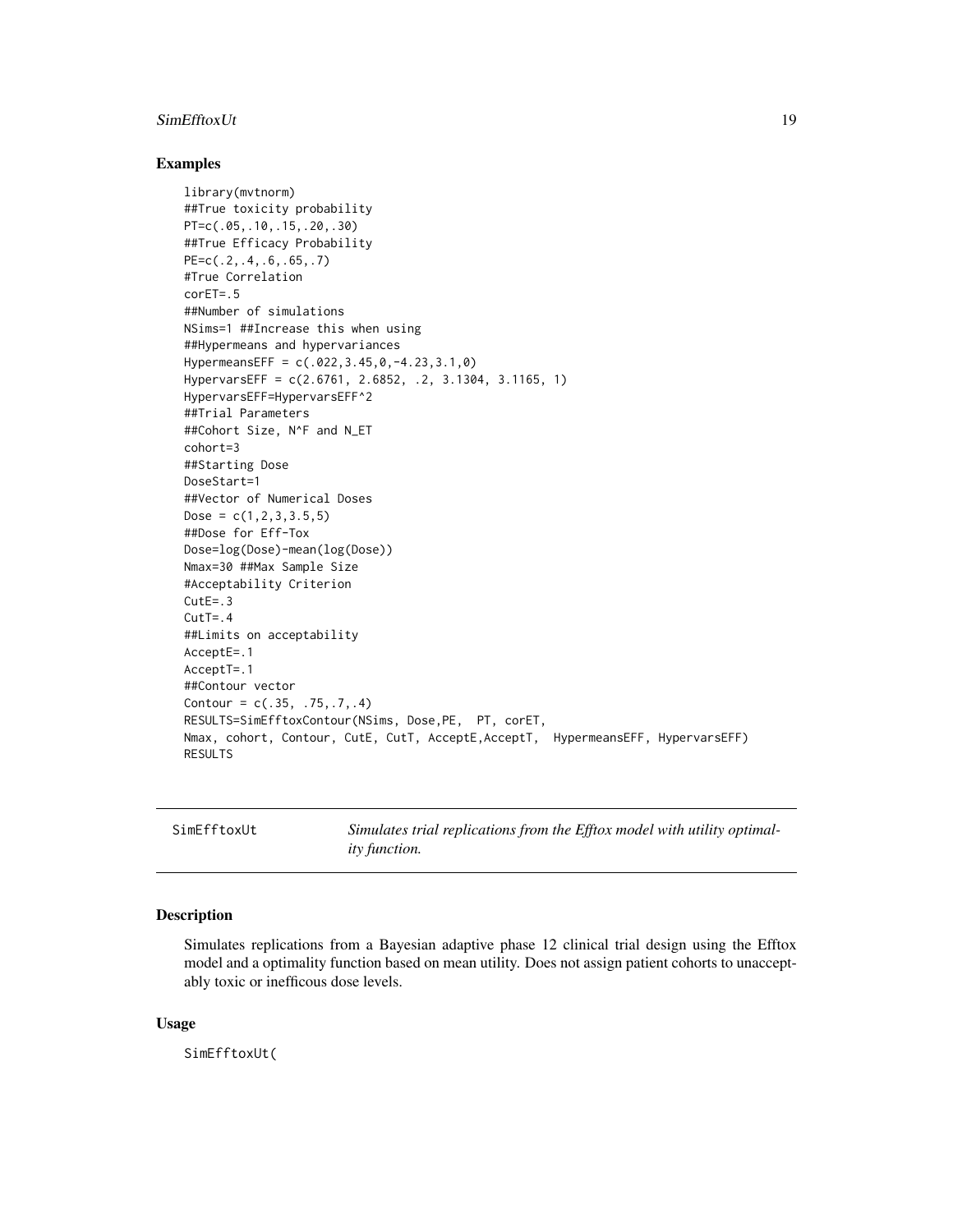```
NSims,
Dose,
PE,
PT,
corET,
Nmax,
cohort,
UT,
CutE,
CutT,
AcceptE,
AcceptT,
HypermeansEFF,
HypervarsEFF
```
#### Arguments

)

| NSims         | Number of trial simulations to run.                                                                                                  |
|---------------|--------------------------------------------------------------------------------------------------------------------------------------|
| Dose          | Logarithm of raw dose levels - the average logarithm of the raw dose levels.                                                         |
| PE            | True efficacy probability for each dose.                                                                                             |
| <b>PT</b>     | True toxicity probaiblity for each dose.                                                                                             |
| corET         | Correlation parameter between efficacy and toxicity probability.                                                                     |
| Nmax          | Maximum trial sample size.                                                                                                           |
| cohort        | Patient cohort size.                                                                                                                 |
| UT            | Utility matrix for the four bivariate (efficacy, toxicity) events.                                                                   |
| CutE          | Cutoff for efficacy probability acceptability. Dose-efficacy probabilities must be<br>larger than this for patient assignment.       |
| CutT          | Cutoff for toxicity probability acceptability. Dose-toxicity probabilities must be<br>smaller than this for patient assignment.      |
| AcceptE       | Posterior probability threshold for efficacy acceptability.                                                                          |
| AcceptT       | Posterior probability threshold for toxicity acceptability.                                                                          |
| HypermeansEFF | Hypermeans for the Efftox model. In order, entries are hypermeans for (beta_0,E,beta_1,E,beta_2,E,beta_2,E,beta_                     |
| HypervarsEFF  | Hypervariances for the Efftox model. In order, entries are hypervariances for<br>(beta_0,E,beta_1,E,beta_2,E,beta_0,T,beta_1,T,psi). |

### Value

A list with the first entry corresponding to a matrix with: (1) True toxicity probabilities at each dose, (2) True efficacy probabilities at each dose, (3) True mean utility of each dose, (4) Optimal dose selection probability, (5) Average sample size of patients treated at each dose. The second entry of the list contains a vector with rows corresponding to (1) the true binary bivariate correlation between efficacy and toxicity, (2) Stopping probability of the trial, (3) Average number of efficacy events, (4) Average number of toxicity events, and (5) Delta.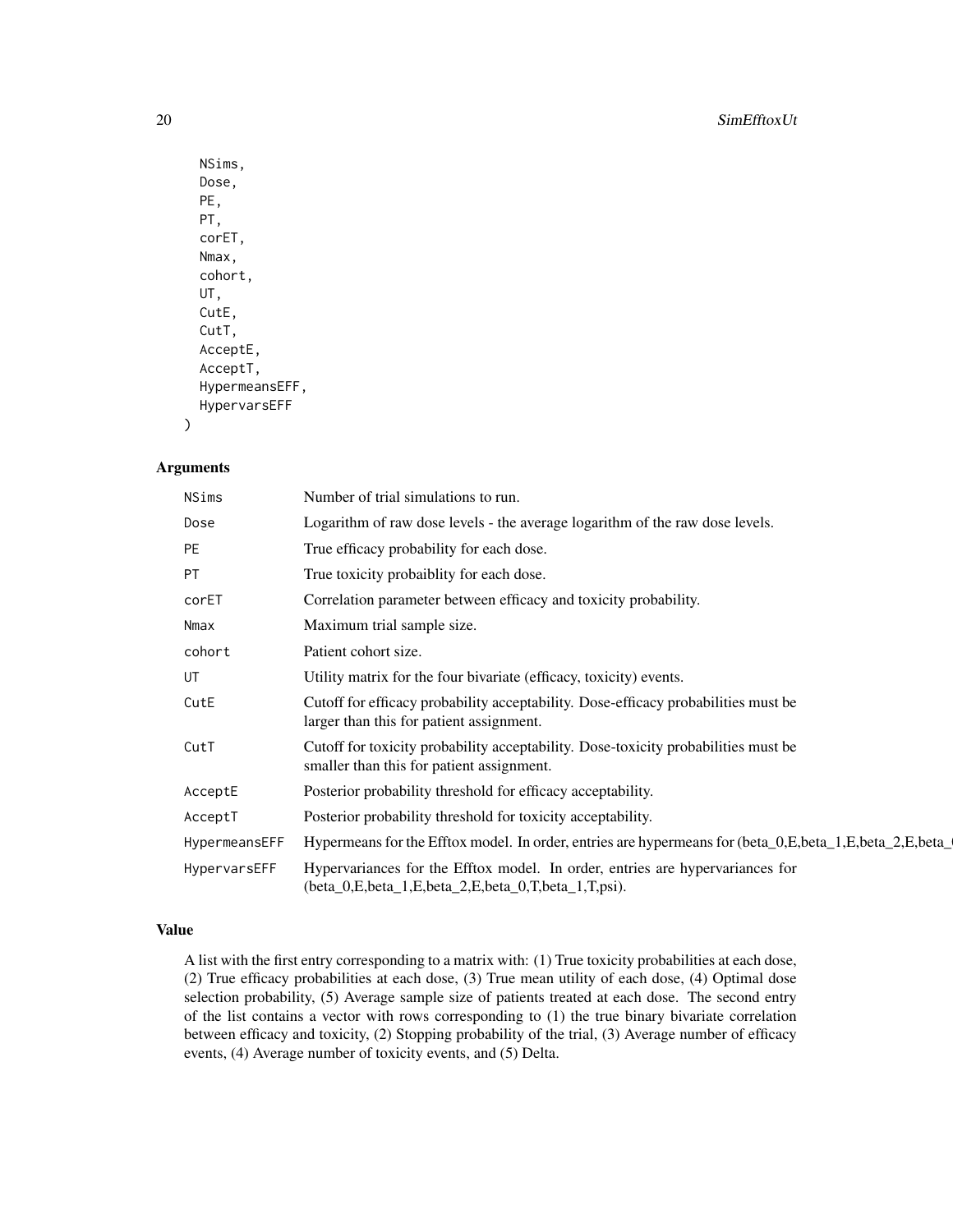# <span id="page-20-0"></span>SimSpsoContour 21

#### Examples

```
library(mvtnorm)
##True toxicity probability
PT=c(.05,.10,.15,.20,.30)
##True Efficacy Probability
PE=c(.2,.4,.6,.65,.7)
#True Correlation
corET=.5
##Number of simulations
NSims=1 ##Increase this when using
##Hypermeans and hypervariances
HypermeansEFF = c(.022,3.45,0,-4.23,3.1,0)
HypervarsEFF = c(2.6761, 2.6852, .2, 3.1304, 3.1165, 1)
HypervarsEFF=HypervarsEFF^2
##Trial Parameters
##Cohort Size, N^F and N_ET
cohort=3
##Starting Dose
DoseStart=1
##Vector of Numerical Doses
Dose = c(1, 2, 3, 3.5, 5)##Dose for Eff-Tox
Dose=log(Dose)-mean(log(Dose))
Nmax=30 ##Max Sample Size
#Acceptability Criterion
CutE=.3
CutT = .4##Limits on acceptability
AcceptE=.1
AcceptT=.1
##UTILITY Matrix
UT = matrix(c(38.23529,100,0,61.76471),nrow=2,byrow=TRUE)
RESULTS=SimEfftoxUt(NSims, Dose,PE, PT, corET,
Nmax, cohort, UT, CutE, CutT, AcceptE,AcceptT, HypermeansEFF, HypervarsEFF)
RESULTS
```

| SimSpsoContour | Simulates trial replications from the SPSO model with desirability op- |
|----------------|------------------------------------------------------------------------|
|                | <i>timality function.</i>                                              |

# Description

Simulates replications from a Bayesian adaptive phase 12 clinical trial design using the SPSO model and a optimality function based on the desirability tradeoff contour.

#### Usage

```
SimSpsoContour(
 NSims,
```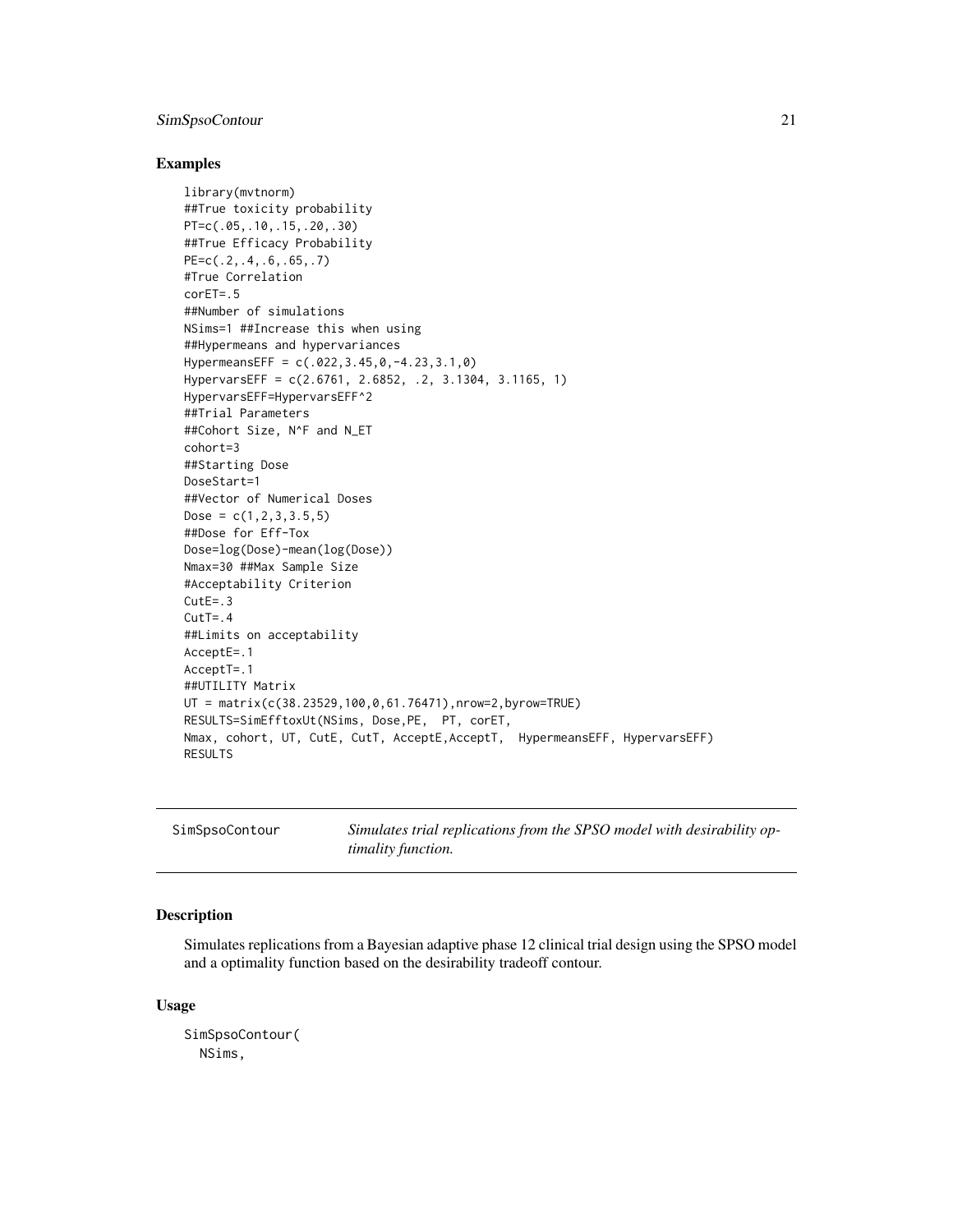```
PE,
PT,
corET,
Nmax,
cohort,
Contour,
CutE,
CutT,
AcceptE,
AcceptT,
HypermeansE,
HypermeansT,
Hypervars
```
#### Arguments

)

| <b>NSims</b> | Number of trial simulations to run.                                                                                             |
|--------------|---------------------------------------------------------------------------------------------------------------------------------|
| <b>PE</b>    | True efficacy probability for each dose.                                                                                        |
| <b>PT</b>    | True toxicity probaiblity for each dose.                                                                                        |
| corET        | Correlation parameter between efficacy and toxicity probability.                                                                |
| Nmax         | Maximum trial sample size.                                                                                                      |
| cohort       | Patient cohort size.                                                                                                            |
| Contour      | Contour vector for desirability function. Contains in order: (pi_1,E,pi_2,T,pi_3,E,pi_4,T).                                     |
| CutE         | Cutoff for efficacy probability acceptability. Dose-efficacy probabilities must be<br>larger than this for patient assignment.  |
| CutT         | Cutoff for toxicity probability acceptability. Dose-toxicity probabilities must be<br>smaller than this for patient assignment. |
| AcceptE      | Posterior probability threshold for efficacy acceptability.                                                                     |
| AcceptT      | Posterior probability threshold for toxicity acceptability.                                                                     |
| HypermeansE  | Hypermeans for dose-specific efficacy parameters.                                                                               |
| HypermeansT  | Hypermeans for dose-specific toxcity parameters.                                                                                |
| Hypervars    | Hypervariances needed for the SPSO model. Contains, in order (sigma_0^2,<br>sigma_mu^2,tau).                                    |

# Value

A list with the first entry corresponding to a matrix with: (1) True toxicity probabilities at each dose, (2) True efficacy probabilities at each dose, (3) True Desirability of each dose, (4) Optimal dose selection probability, (5) Average sample size of patients treated at each dose. The second entry of the list contains a vector with rows corresponding to (1) the true binary bivariate correlation between efficacy and toxicity, (2) Stopping probability of the trial, (3) Average number of efficacy events, (4) Average number of toxicity events, and (5) Delta.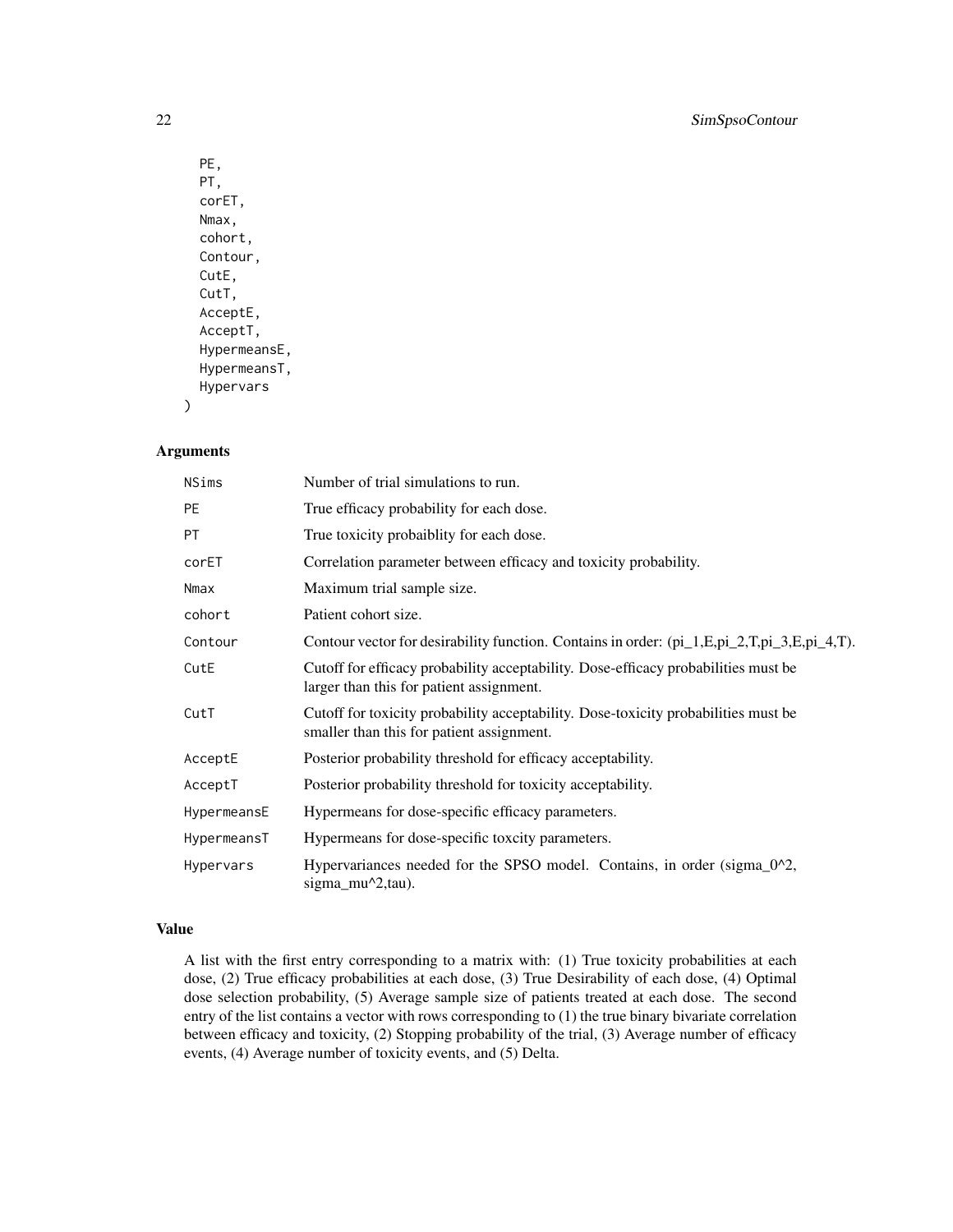# <span id="page-22-0"></span>SimSpsoUt 23

#### Examples

```
library(mvtnorm)
##True toxicity probability
PT=c(.05,.10,.15,.20,.30)
##True Efficacy Probability
PE=c(.2,.4,.6,.65,.7)
#True Correlation
corET=.5
##Number of simulations
NSims=1 ##Increase this when using
##Hypermeans and hypervariances
HypermeansE=c(-1.189, -0.357, 0.360, 0.546, 0.743)
HypermeansT=c(-2.325, -1.811, -1.464, -1.189, -0.740)
Hypervars=c(1,16,1)
##Trial Parameters
##Cohort Size, N^F and N_ET
cohort=3
##Starting Dose
DoseStart=1
Nmax=30 ##Max Sample Size
#Acceptability Criterion
CutE=.3
CutT = .4##Limits on acceptability
AcceptE=.1
AcceptT=.1
##Contour vector
Contour = c(.35, .75, .7, .4)RESULTS=SimSpsoContour(NSims, PE, PT, corET, Nmax, cohort, Contour,
CutE, CutT, AcceptE, AcceptT,HypermeansE, HypermeansT, Hypervars)
RESULTS
```
SimSpsoUt *Simulates trial replications from the SPSO model with desirability optimality function.*

#### Description

Simulates replications from a Bayesian adaptive phase 12 clinical trial design using the SPSO model and a optimality function based on the desirability tradeoff contour.

#### Usage

```
SimSpsoUt(
 NSims,
 PE,
 PT,
  corET,
 Nmax,
```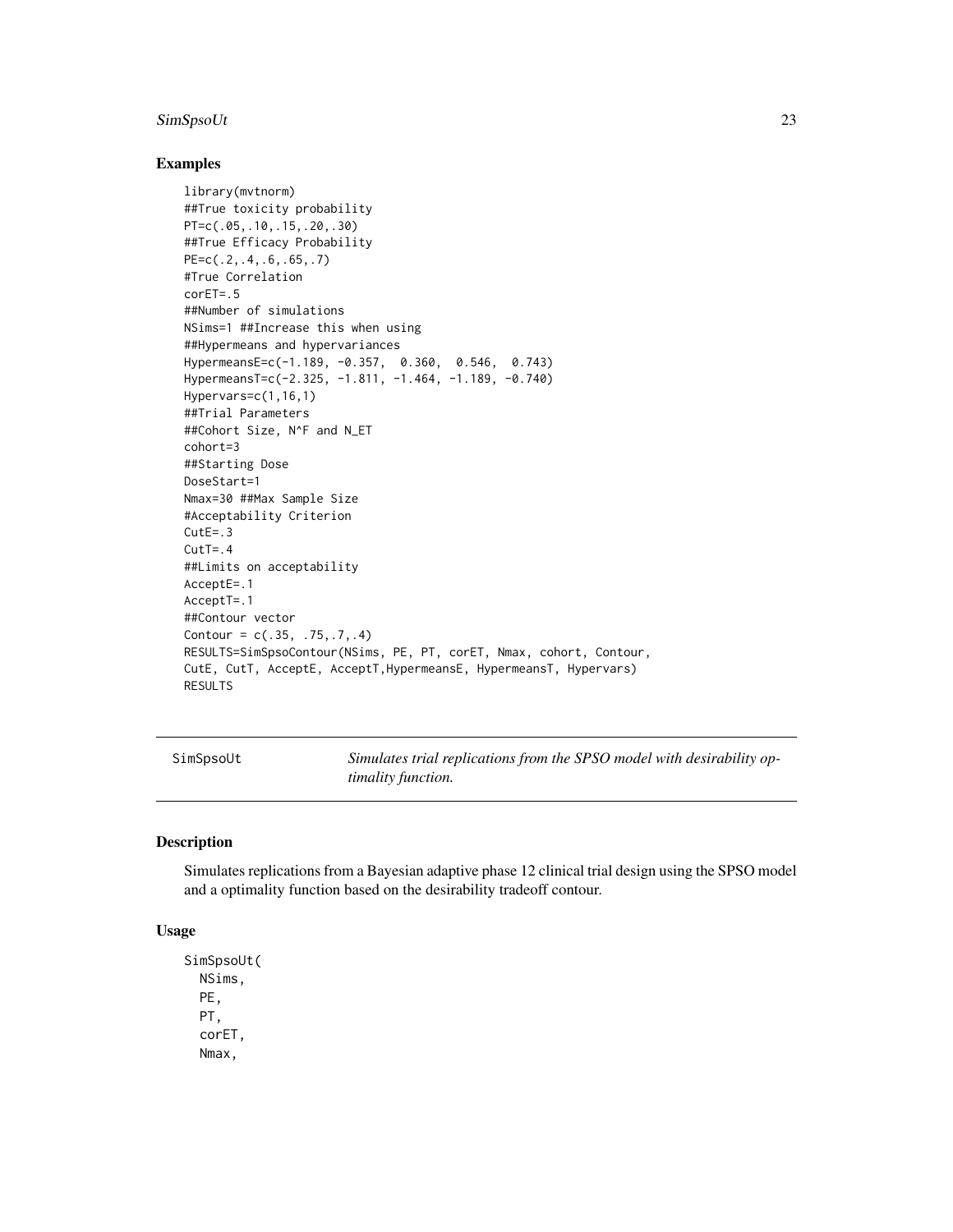```
cohort,
UT,
CutE,
CutT,
AcceptE,
AcceptT,
HypermeansE,
HypermeansT,
Hypervars
```

```
Arguments
```
)

| NSims       | Number of trial simulations to run.                                                                                             |
|-------------|---------------------------------------------------------------------------------------------------------------------------------|
| <b>PE</b>   | True efficacy probability for each dose.                                                                                        |
| PT.         | True toxicity probaiblity for each dose.                                                                                        |
| corET       | Correlation parameter between efficacy and toxicity probability.                                                                |
| Nmax        | Maximum trial sample size.                                                                                                      |
| cohort      | Patient cohort size.                                                                                                            |
| UT          | Utility matrix for the four bivariate (efficacy, toxicity) events.                                                              |
| CutE        | Cutoff for efficacy probability acceptability. Dose-efficacy probabilities must be<br>larger than this for patient assignment.  |
| CutT        | Cutoff for toxicity probability acceptability. Dose-toxicity probabilities must be<br>smaller than this for patient assignment. |
| AcceptE     | Posterior probability threshold for efficacy acceptability.                                                                     |
| AcceptT     | Posterior probability threshold for toxicity acceptability.                                                                     |
| HypermeansE | Hypermeans for dose-specific efficacy parameters.                                                                               |
| HypermeansT | Hypermeans for dose-specific toxcity parameters.                                                                                |
| Hypervars   | Hypervariances needed for the SPSO model. Contains, in order (sigma_0^2,<br>sigma $mu^2$ , tau).                                |

# Value

A list with the first entry corresponding to a matrix with: (1) True toxicity probabilities at each dose, (2) True efficacy probabilities at each dose, (3) True mean utility of each dose, (4) Optimal dose selection probability, (5) Average sample size of patients treated at each dose. The second entry of the list contains a vector with rows corresponding to (1) the true binary bivariate correlation between efficacy and toxicity, (2) Stopping probability of the trial, (3) Average number of efficacy events, (4) Average number of toxicity events, and (5) Delta.

```
library(mvtnorm)
##True toxicity probability
PT=c(.05,.10,.15,.20,.30)
```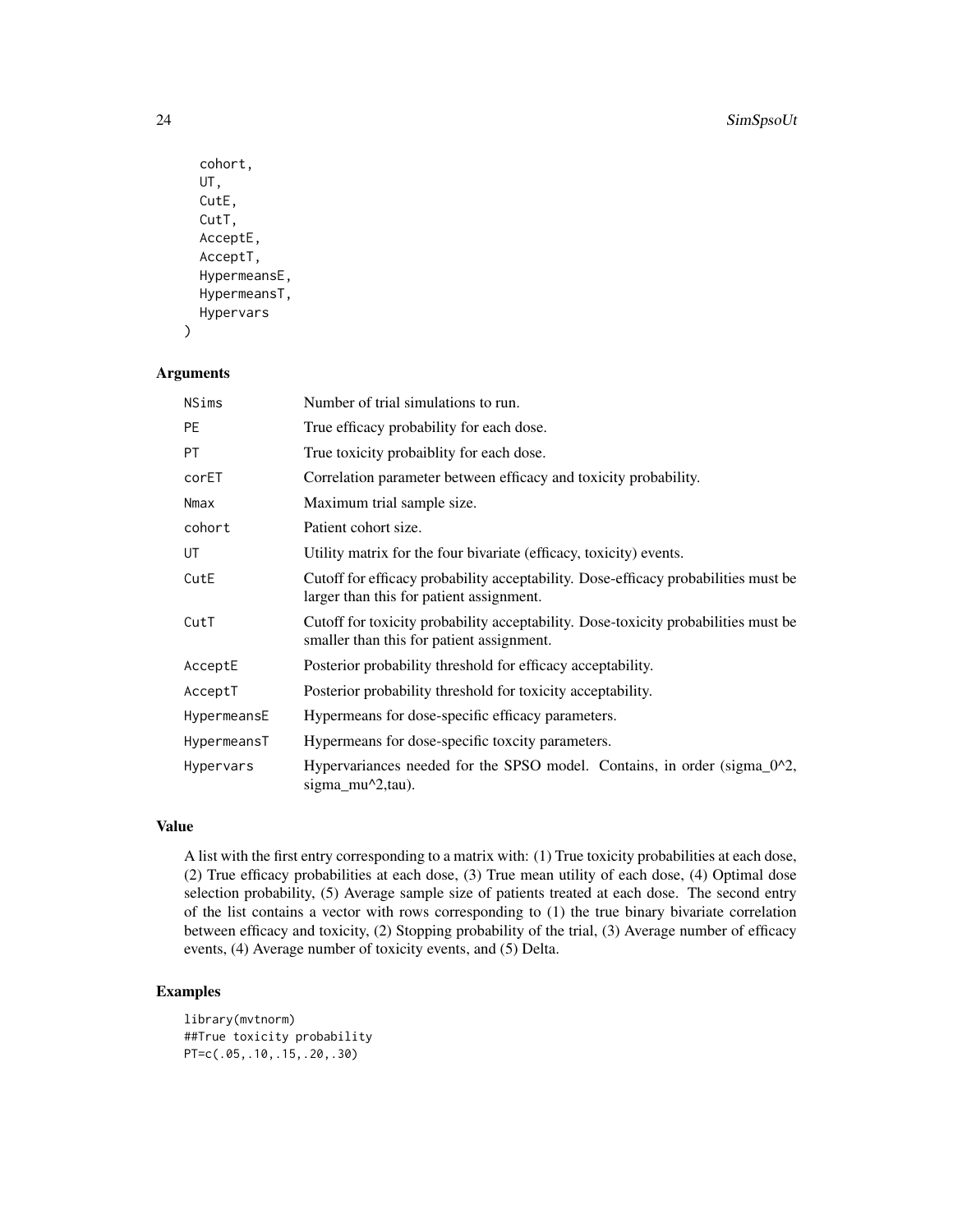#### <span id="page-24-0"></span>UTEFFTOX 25

```
##True Efficacy Probability
PE=c(.2,.4,.6,.65,.7)
#True Correlation
corET=.5
##Number of simulations
NSims=1 ##Increase this when using
##Hypermeans and hypervariances
HypermeansE=c(-1.189, -0.357, 0.360, 0.546, 0.743)
HypermeansT=c(-2.325, -1.811, -1.464, -1.189, -0.740)
Hypervars=c(1,16,1)
##Trial Parameters
##Cohort Size, N^F and N_ET
cohort=3
##Starting Dose
DoseStart=1
Nmax=30 ##Max Sample Size
#Acceptability Criterion
CutE=.3
CutT = .4##Limits on acceptability
AcceptE=.1
AcceptT=.1
##UTILITY Matrix
UT = matrix(c(38.23529,100,0,61.76471),nrow=2,byrow=TRUE)
RESULTS=SimSpsoUt(NSims, PE, PT, corET, Nmax, cohort, UT,
CutE, CutT, AcceptE, AcceptT,HypermeansE, HypermeansT, Hypervars)
RESULTS
```
UTEFFTOX *Samples from the posterior of the utility based phase12 model.*

### Description

Takes arguments of data, hypermens and hypervariance vectors and returns a list of posterior samples from the Utility based phase12 model decribed by Chapple and Thall (2019).

# Usage

```
UTEFFTOX(YE, YT, Doses, HypermeansEFF, HypermeansTOX, Hypervars, B)
```

| YE            | Binary indicator vector of efficacy status.                                                                                                                            |
|---------------|------------------------------------------------------------------------------------------------------------------------------------------------------------------------|
| YT            | Binary indicator vector of toxicity status.                                                                                                                            |
| Doses         | Vector of integer Doses given to patients.                                                                                                                             |
| HypermeansEFF | Vector of length nDose for dose prior means for efficacy.                                                                                                              |
| HypermeansTOX | Vector of length nDose for dose prior means for toxicity                                                                                                               |
| Hypervars     | Length 3 vector of hypervariances. Hypervars $(1)$ contains sigma_ $0^2$ , Hyper-<br>$vars(2)$ contains sigma_mu, Hypervars $(3)$ contains tau - the frailty variance. |
| B             | Number of iterations to run for the MCMC.                                                                                                                              |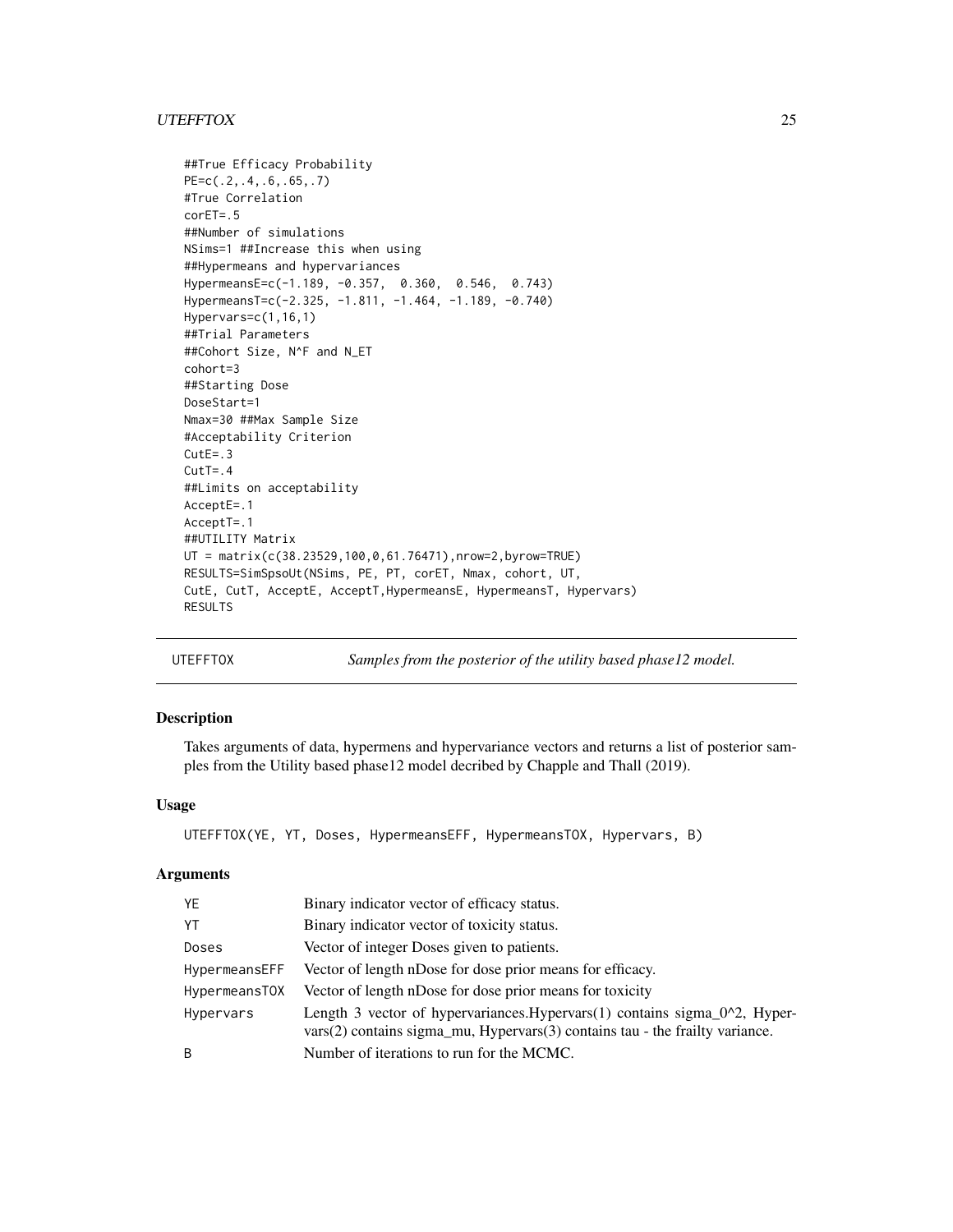A list of posterior samples after burnin in order: Posterior efficacy dose-vector, Posterior toxicity dose-vector, Posterior correlation.

```
n=100 #Generate Data
YE=rbinom(n,1,.6)
YT=rbinom(n,1,.2)
nDose=5
Doses=sample(1:nDose,n,replace=TRUE)
##Hyperparameters
HypermeansEFF=c(-1,-.5,0,.5,1,2)
HypermeansTOX=HypermeansEFF
Hypervars=c(1,16,1)
B=100
UTEFFTOX(YE, YT,Doses,HypermeansEFF,HypermeansTOX, Hypervars, B)
```